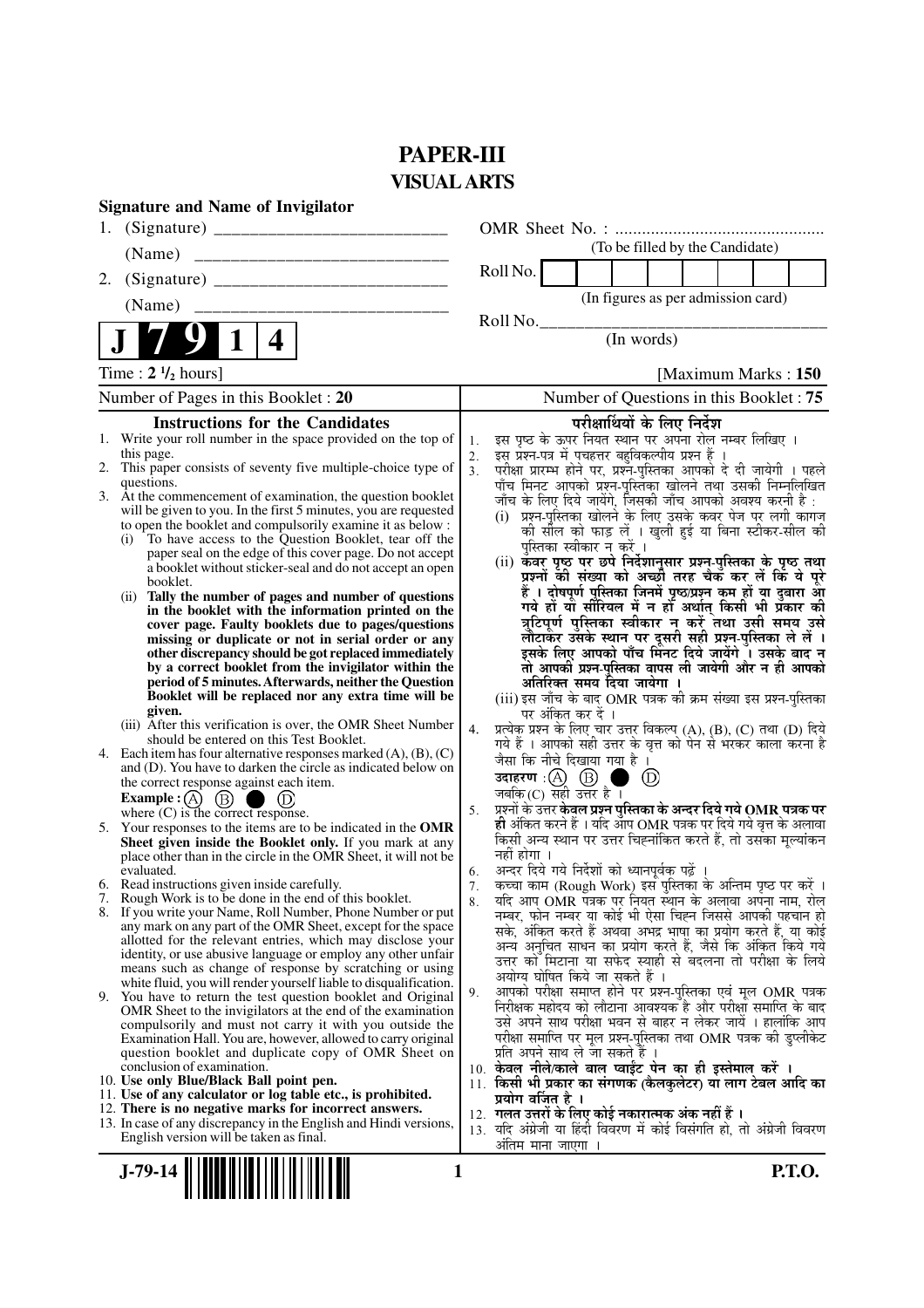# **VISUAL ARTS Paper – III**

**Note :** This paper contains **seventy five (75)** objective type questions of **two (2)** marks each. **All** questions are compulsory.

- **1.** The Unit of type size is point : seventy two points approximately equalling
	- (A) A centimetre (B) An inch
	- (C) A millimetre (D) A metre
- **2.** Name the binding operation, in which the signatures are collated, the spine are cut off, and spread with glue to attach covers
	- (A) Lamination
	- (B) Binding operation
	- (C) Finishing
	- (D) Collating
- **3.** Type set without any space between the lines is said to be
	- (A) No leading (B) Set solid
	- (C) Tracking (D) Kerning
- **4.** Designer of Anti- Nazi propaganda poster with the head line "Adolf, The Superman: Swallows gold and talk tin",
	- (A) Rene Magritte
	- (B) John Heartfield
	- (C) Max Ernst
	- (D) Marcel Duchamp
- **5.** "Charged Coupled Device" (CCD) is a key unit related to
	- (A) CPU (B) Scanner
	- (C) Printer (D) Monitor
- **6.** Proofs showing its process colour separately and then a series of progressive superimpositions
	- (A) Ripping (B) Press proofing
	- (C) Progressives (D) Post syncing

# Paper-III 2 J-79-14

- **7.** Which University sculptor Balbir Singh Katt belonged to ?
	- (A) Utkal University
	- (B) Banaras Hindu University
	- (C) Chandigarh University
	- (D) University of Calcutta
- **8.** Which is not common in terracotta and ceramic ?
	- (A) Wedging (B) Throwing
	- (C) Centering (D) Coil
- **9.** Which powder is used for cleaning Bronze at the time of melting ?
	- (A) Salt (B) Sugar
		- (C) Carbon (D) Suhaga
- **10.** Which solution is used as a separator while taking a Plaster mould from Plaster Sculpture ?
	- (A) Turpentine (B) Kerosene
	- (C) Diesel (D) Grease
- **11.** Which substance is applied for cleaning Aluminium during melting ?
	- (A) Ammonium Chloride(Nousadar)
	- (B) Common Salt (Sodium Chloride)
	- (C) Sugar
	- (D) Shuhaga
- **12.** Johann Joachim winckelmann is associated with
	- (A) Romanticism
	- (B) Neoclassicism
	- (C) Realism
	- (D) Impressionism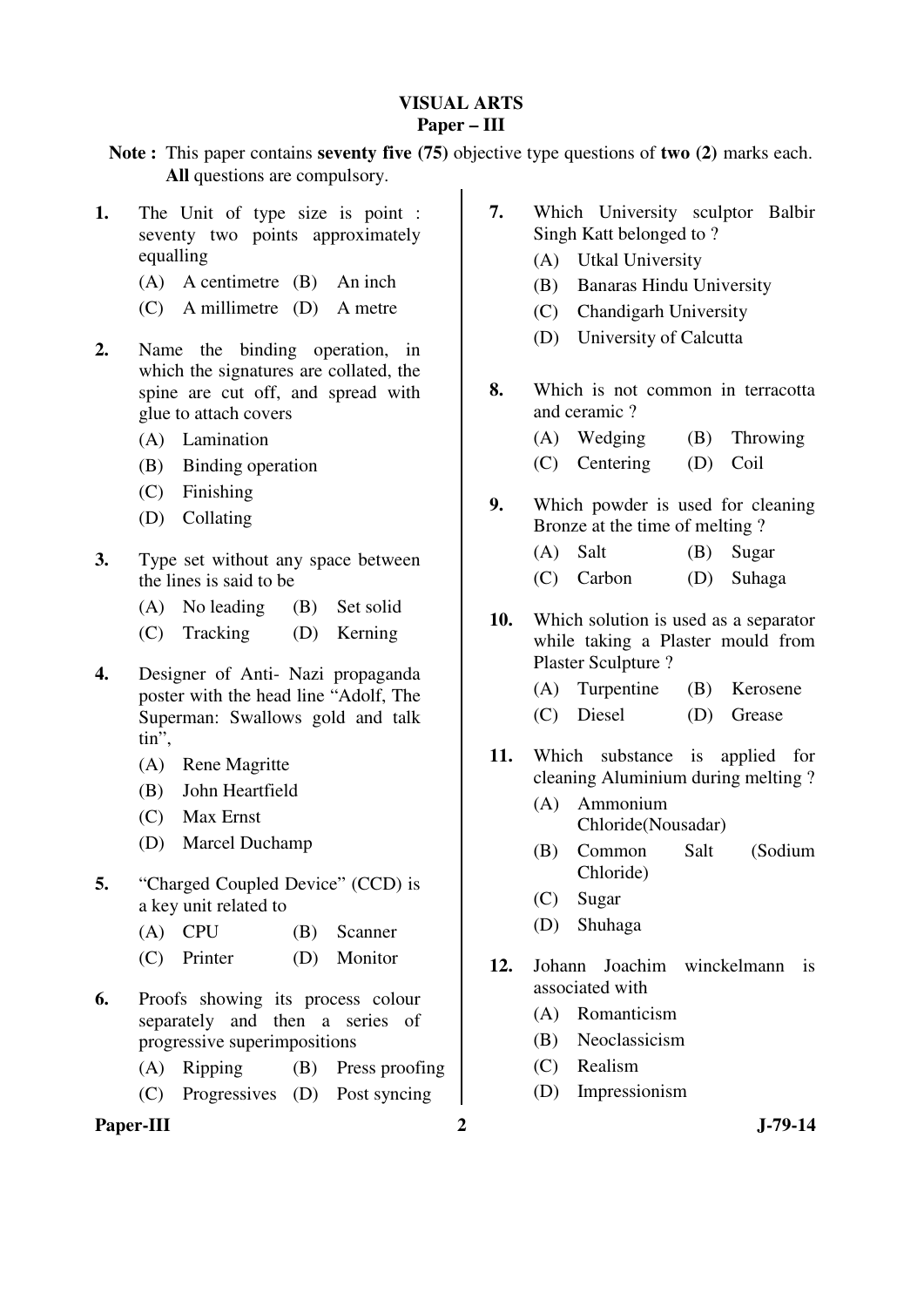# दृश्य कलाएँ

# ¯ÖÏ¿®Ö¯Ö¡Ö **– III**

- **नोट:** इस प्रश्नपत्र में **पचहत्तर (75)** बहु-विकल्पीय प्रश्न हैं । प्रत्येक प्रश्न के लिए **दो (2)** अंक निर्धारित हैं । सभी प्रश्नों के उत्तर दें ।
- 1. टाइप आकार की इकाई प्वाइंट है : जिसके बहत्तर बिंद लगभग बराबर होते हैं
	- $(A)$  एक सेंटीमीटर  $(B)$  एक इंच
	- (C) एक मिलीमीटर (D) एक मीटर
- 2. ऐसे बाइंडिंग कार्य का नाम बताइए. जिसमें सिग्नेचर्स को मिलाया जाता है, स्पाइन को काटा <u>जाता है और कवरों से जोड़ने के लिए ग्लू से</u> फैलाया जाता है
	- $(A)$  लेमिनेशन  $(B)$  बाइंडिंग कार्य
	- (C) फिनिसिंग (D) कोलेटिंग
- 3. पंक्तियों के बीच कोई स्थान छोड़े बिना टाइप सेट को कहते हैं
	- (A) नो लीडिंग (B) सेट सोलिड
	- (C) ट्रैकिंग (D) कर्निंग
- 4. "एडोल्फ, द सुपरमैन : स्वेलो गोल्ड एण्ड टॉक टिन" शीर्षक वाले नाजी विरोधी प्रचार पोस्टर का डिजाइनर था -
	- $(A)$  रेनी मैग्निट  $(B)$  जॉन हर्टफील्ड
	- (C) मैक्स एर्नस्ट (D) मार्सेल डचम्प
- **5.** "चार्जड कपल्ड डिवाइस" (सी सी डी) निम्नलिखित में से किससे संबंधित की युनिट है ?
	- (A) सी पी यु (B) स्केनर
	- (C) प्रिंटर (D) मॉनीटर
- 6. <u>ऐसे प्रफ. जो पहले अपनी रंग प्रक्रिया को अलग-</u> अलग दर्शाती है और उसके बाद प्रगामी सपरइंपोजिशन को दर्शाती है
	- $(A)$  रिपिंग  $(B)$  प्रेस प्रूफिंग
	- (C) प्रगामी (D) पोस्ट सिन्सिंग
- 
- 7. मुर्तिकार बलबीर सिंह काट किस विश्वविद्यालय से संबंधित है ?
	- $(A)$  उत्कल विश्वविद्यालय
	- (B) बनारस हिन्दु विश्वविद्यालय
	- (C) चंडीगढ विश्वविद्यालय
	- $(D)$  कलकत्ता विश्वविद्यालय
- 8. Ö टेरेकोटा और सिरेमिक में क्या सामान्य नहीं है ?
	- $(A)$  वेजिंग  $(B)$  थ्रोविंग
	- (C) सेंटरिंग (D) कॉयल
- 9. पिघलाते समय कांस्य की सफाई करने के लिए किस पाउडर का उपयोग किया जाता है ?
	- $(A)$  नमक  $(B)$  चीनी
	- (C) ÛúÖ²ÖÔ®Ö (D) ÃÖãÆüÖÝÖÖ
- 10. प्लास्टर की मूर्ति से प्लास्टर मोल्ड को लेते समय पृथक्ककर्ता के रूप में किस घोल का प्रयोग किया जाता है ?
	- (A) टरपेटाइन (B) किरोसीन
	- (C) डीज़ल (D) ग्रीस
- 11. पिघलाते समय एल्युमीनियम की सफाई के लिए कौन से पदार्थ का उपयोग किया जाता है ?
	- (A) एमोनियम क्लोराइड (नौसादर)
	- (B) सामान्य नमक (सोडियम क्लोराइड)
	- $(C)$  चीनी
	- (D) सुहागा
- 12. जॉन जोचिम विंकलमैन निम्नलिखित से संबद्ध हैं :
	- $(A)$  रोमांसवाद
	- $(B)$  नववर्गवाद
	- $(C)$  यथार्थवाद
	- (D) प्रभाववाद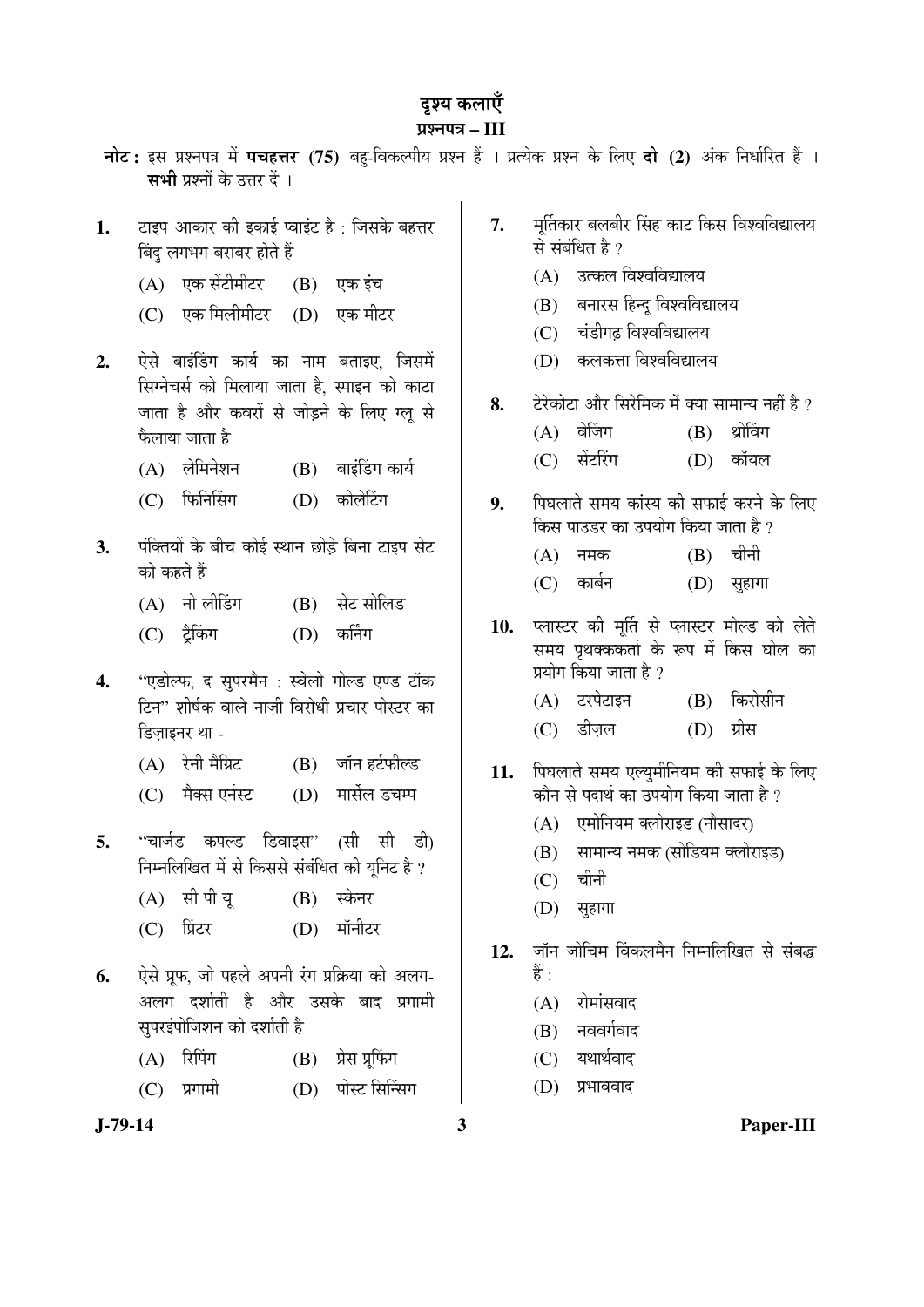- **13.** Marc Chagall hails originally from
	- (A) Austria (B) Spain
	- (C) Germany (D) Russia
- **14.** Who is the Baroque painter ?
	- (A) Salvador Dali (B) Braque
	- (C) Piet Mondrian (D) Caravaggio
- **15.** Painter 'Daswant' belonged to which period of Mughal Dynasty ?
	- (A) Babar (B) Akbar
	- (C) Jahangir (D) Shah Jahan
- **16.** Which painter represented the Bengal school of Art and became the principal of Kala Bhavan, Santiniketan in 1922 ?
	- (A) Abanindranath Tagore
	- (B) Benode Bihari Mukherjee
	- (C) Nandalal Bose
	- (D) Atul Bose
- **17.** Which Artists' Group, Artist B.C. Sanyal belonged to ?
	- (A) Chol Mandal, Madras
	- (B) Progressive Artists' Group, Bombay
	- (C) Shilpi Chakra, Delhi
	- (D) Progressive Artists' Group, Calcutta
- **18.** In which medium, K. G. Subramanyam painted "Fairy Tales of Purba Palli" ?
	- (A) Mixed Media (B) Ink
	- (C) Acrylic (D) Tempera
- **19.** "Natural History of Buffon" -the aquatint series was done by
	- (A) Picasso (B) Goya
	- (C) Rodin (D) Michelangelo
- **20.** "Apocalypse" is a woodcut series print by
	- (A) Albrecht Durer (B) Michelangelo
	- (C) Picasso (D) Rubens
- Paper-III **4** J-79-14
- **21.** Which year the first printing press was installed in India ?
	- (A) 1657 (B) 1556
	- (C) 1559 (D) 1667
- **22.** 'Paper' was invented in
	- (A) Japan (B) Egypt (C) China (D) India
- **23.** Contemporary printmaking process of "Wood-intaglio" in India is introduced by
	- (A) Somnath Hore
	- (B) Sanat Kar
	- (C) Krishna Reddy
	- (D) Jagmohan Chopra
- **24.** In which printmaking process, printing and non-printing areas are on same plane ?
	- (A) Linocut (B) Etching
	- (C) Serigraphy (D) Lithography
- **25.** Arrange in order of Seniority
	- (A) Kshitindra Nath Majumdar
	- (B) Abanindranath Tagore
	- (C) Benode Bihar Mukherjee
	- (D) Nandalal Bose
- **26.** Haniwa the famous ceramic belongs to
	- (A) Korea (B) Japan
	- (C) China (D) Cambodia
- **27.** Anuradhapur is famous Buddhist site in
	- (A) Nepal (B) Siam
	- (C) Sri Lanka (D) Myanmar
- **28.** Madarsa of Mehmud Gawan is located in
	- (A) Bidar (B) Gulbarga
	- (C) Daultabad (D) Hyderabad
- **29.** Dome of the tomb of Ghiyasuddin Tughlaq is made of
	- (A) Red Sandstone
	- (B) White Marble
	- (C) Plastered Bricks
	- (D) Chunar Sandstone
-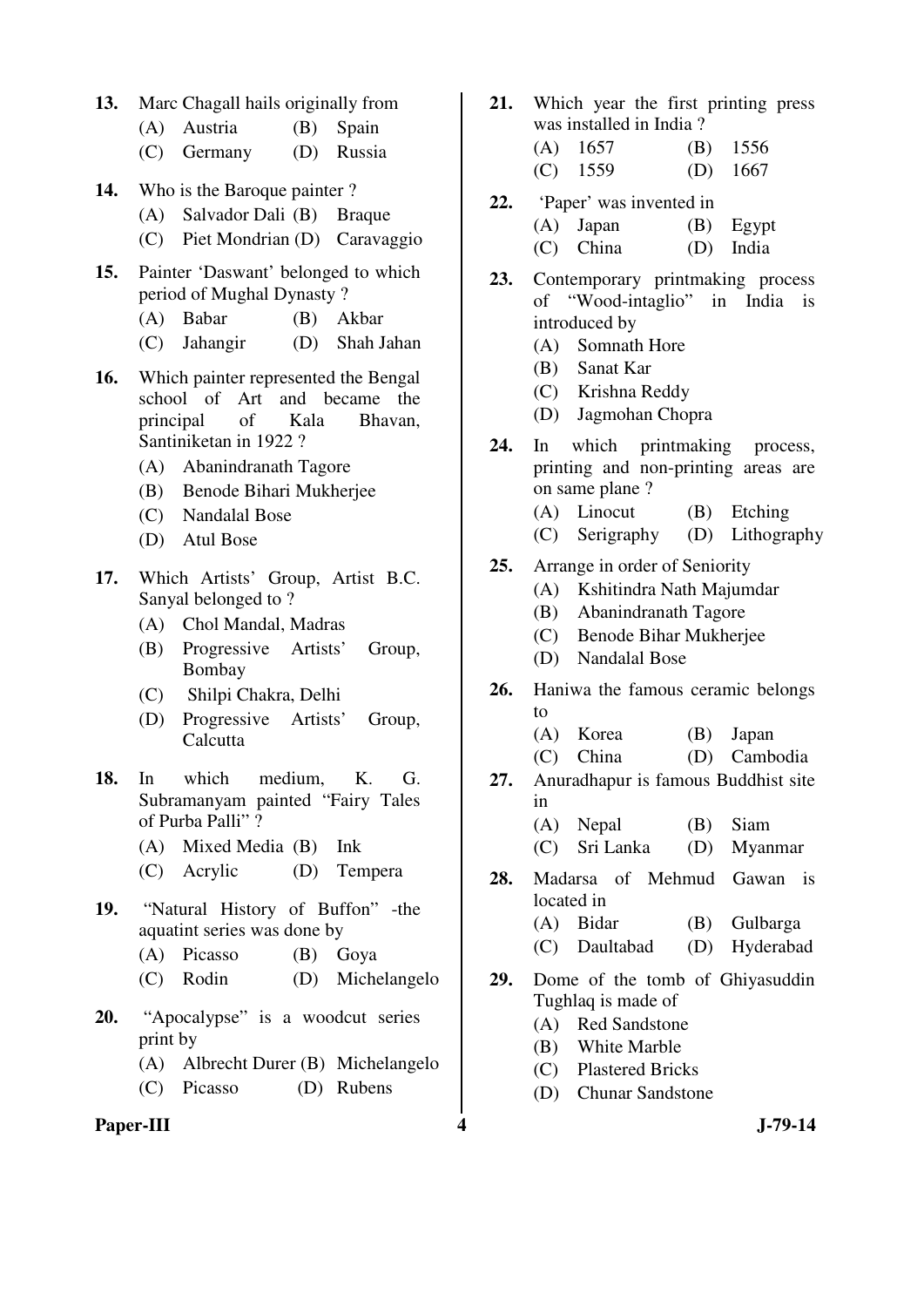**J-79-14 5 Paper-III** 13. THE शगाल हेल्स मूलत: निम्नलिखित देश से थे : (A) आस्ट्रिया (B) स्पेन (C) जर्मनी (D) रूस 14. Fiम्नलिखित में से कौन सा बेरोक चित्रकार है ? (A) सल्वादोर डाली (B) ब्रॉक (C) पियट मोंद्रियाँ (D) कैरेवेज्जियो 15. चित्रकार दसवंत मृगल वंश के किस समय से संबद्ध हैं ?  $(A)$  बाबर  $(B)$  अकबर (C) जहाँगीर (D) शाहजहाँ 16. बंगाल कला स्कूल का प्रतिनिधित्व कौन सा कलाकार करता है, जो कला भवन शांतिनिकेतन के 1922 में प्राचार्य बने ? (A) अबनीन्द्रनाथ टैगोर (B) बिनोद बिहारी मुखर्जी (C) नन्दलाल बोस (D) अतल बोस 17. कलाकार बी.सी. सान्याल किस कलाकार समूह से संबंधित थे  $\overline{v}$  $(A)$  चोल मंडल, मद्रास (B) प्रोग्रेसिव आर्टिस्ट ग्रुप, बंबई (C) शिल्पीचक्र, दिल्ली (D) प्रोग्रेसिव आर्टिस्ट ग्रुप, कलकत्ता 18. के.जी. सुब्रमणियम ने "फेयरी टेल्स ऑफ पर्वपल्ली $\cdots$ किस माध्यम में चित्रित की ?  $(A)$  मिश्रित माध्यम  $(B)$  इंक (C) एक्रिलिक (D) टेम्परा 19. एक्विटेंट शृंखला 'नेचुरल हिस्ट्री ऑफ बफों' किसने बनाई ?  $(A)$  पिकासो  $(B)$  गोया  $(C)$  रोदां (D) माइकिल एन्जेलो 20. "एपोकेलिप्स" नामक वड कट शृंखला किसने प्रिंट की ? (A) अलब्रैख्त ड्यूरा (B) माइकिल एन्जेलो (C) पिकासो (D) रुबेन्स

21. भारत में किस वर्ष पहली प्रिंटिंग प्रेस स्थापित की गई  $\overline{?}$ (A) 1657 (B) 1556 (C) 1559 (D) 1667 22. कागज का आविष्कार कहाँ हुआ ?  $(A)$  जापान  $(B)$  मिस्र (C) चीन (D) भारत 23. भारत में वुड इंटेग्लियो की समकालीन छापा चित्र प्रक्रिया किसने प्रारंभ की ?  $(A)$  सोमनाथ होर  $(B)$  सनतकर (C) कृष्णा रेड्डी  $(D)$  जगमोहन चोपडा 24. प्रिंटमेकिंग की किस प्रक्रिया में प्रिंटिंग और नॉन-<u>प्रिंटिंग क्षेत्र एक ही सतह पर रहते हैं</u> ? (A) लिनोकट (B) एचिंग (C) सेरिग्राफी (D) लिथोग्राफी 25. वरिष्ठता क्रम में लगाइए : (A) क्षितिन्द्रनाथ मजूमदार (B) अबनीन्द्रनाथ टैगोर (C) बिनोद बिहारी मुखर्जी (D) नन्दलाल बोस 26. प्रसिद्ध सिरेमिक हनीवा संबंधित है ?  $(A)$  कोरिया से  $(B)$  जापान से (C) चीन से (D) कम्बोडिया से 27. अनुराधापुर प्रसिद्ध बौद्ध स्थल है  $(A)$  नेपाल में  $(B)$  स्याम में (C) श्रीलंका में (D) म्यांमार में 28. HE ER TIEH THE THE THE THE THE 28.  $(A)$  बीदर में  $(B)$  गुलबर्ग में (C) दौलताबाद में (D) हैदराबाद में 29. गयासुद्दीन तुग़लक के मकबरे का गुम्बज़ निर्मित है (A) लाल बालुई पत्थर से (B) सफेद संगमरमर से (C) सीमेंट की हई ईंटों से (D) चुनार बालुई पत्थर से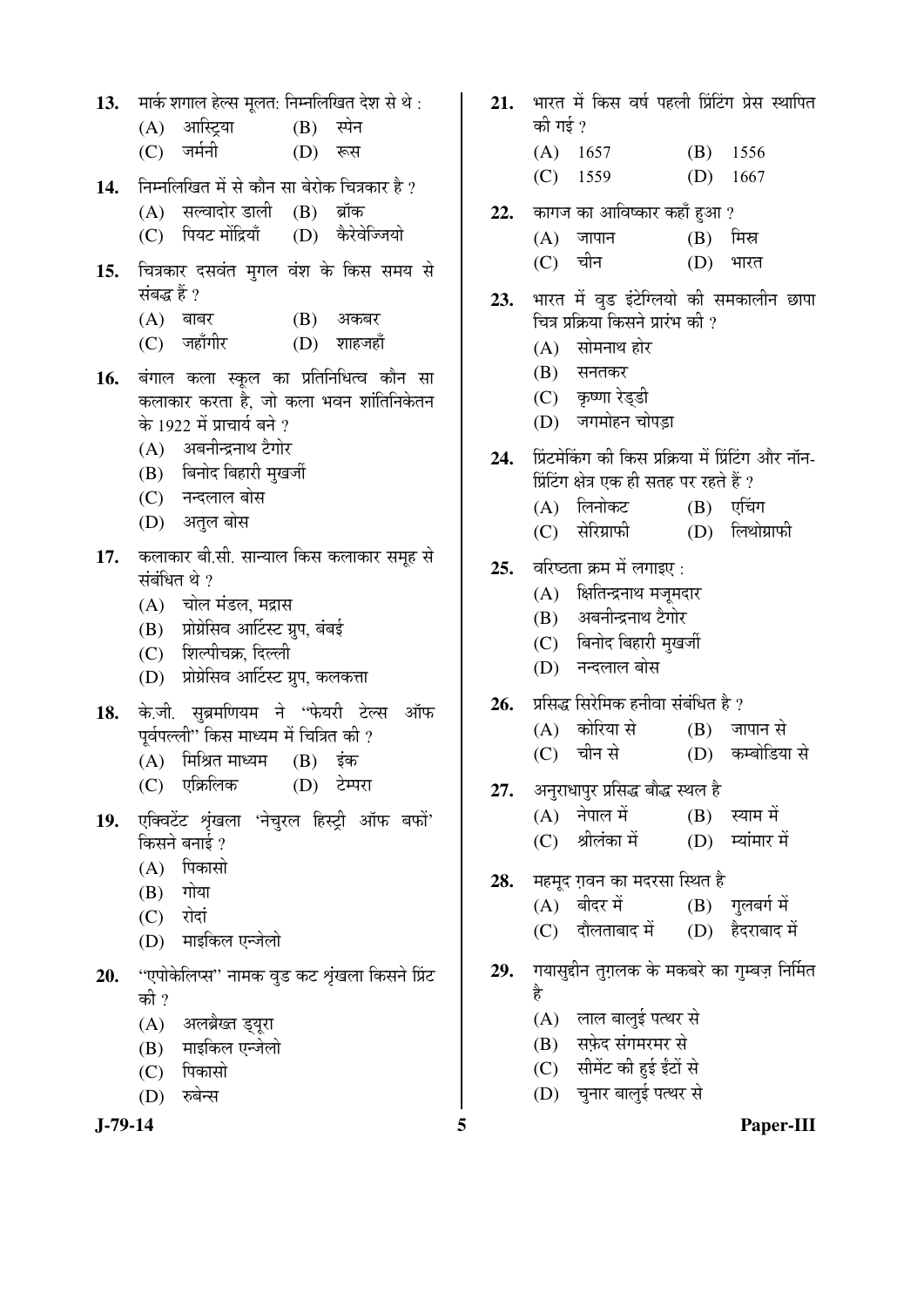- **30.** Illuminated manuscript of Kalpasutra is found from
	- (A) Malwa (B) Gujarat
	- (C) Orchha (D) Deccan
- **31.** Put in correct Chronological sequence :
	- (A) Eduard Manet, Georges Roualt, Fernand Leger, Marc Chagall
	- (B) Fernand Leger, Marc Chagall, Georges Roualt, Eduard Manet
	- (C) Marc Chagall, Eduard Manet, Fernand Leger, Georges Roualt
	- (D) Eduard Manet, Fernand Leger, Georges Roualt, Marc Chagall

**32.** Select the correct chronology :

- (A) Ladkhan Temple, Bhimrath, Kailash Temple of Ellora, Konark Sun Temple
- (B) Kailash Temple of Ellora, Konark Sun Temple, Ladkhan Temple, Bhimrath
- (C) Konark Sun Temple, Ladkhan Temple, Bhimrath, Kailash Temple of Ellora
- (D) Bhimrath, Kailash Temple of Ellora, Konark Sun temple, Ladkhan Temple
- **33.** Select the correct chronological sequence of philosophers :
	- (A) Croce, Hegel, Jean Paul Sartre, George Santayana
	- (B) Hegel, Croce, George Santayana, Jean Paul Sartre
	- (C) Jean Paul Sartre, George Santayana, Croce, Hegel
	- (D) George Santayana, Croce, Hegel, Jean Paul Sartre

#### Paper-III 6 J-79-14

- **34.** Select the correct sequence :
	- (A) Neolithic,Paleolithic, Mesolithic, Chalcolithic
	- (B) Paleolithic, Mesolithic, Neolithic, Chalcolithic
	- (C) Neolithic, Chalcolithic, Paleolithic, Mesolithic
	- (D) Paleolithic, Neolithic, Mesolithic, Chalcolithic
- **35.** Select the correct order of rock cut temples of Mahabalipuram from east to west :
	- (A) Draupadi Rath, Bhim Rath, Yudhisthir Rath, Arjun Rath
	- (B) Arjun Rath, Bhim Rath, Yudhisthir Rath, Draupadi Rath
	- (C) Bhim Rath, Yudhisthir Rath, Draupadi Rath, Arjun Rath
	- (D) Draupadi Rath, Arjun Rath, Bhim Rath, Yudhisthir Rath
- **36.** Select correct chronological sequence of following painters :
	- (A) Dhiman, Manaku, Mansur,Amrita Shergil
	- (B) Mansur, Dhiman, Manaku, Amrita Shergil
	- (C) Dhiman, Mansur, Manaku, Amrita Shergil
	- (D) Manaku, Dhiman, Mansur, Amrita Shergil
- **37.** Which of the following set of materials is correct :
	- (A) Squeeze blade, Exposing table, Camera, Lost Wax process
	- (B) Exposing Table, pestle, gelatin, sand
	- (C) Fiberglass, Printing table, Levigater, Camera
	- (D) River Sand, Gum Arabic, Washout solution, Tusche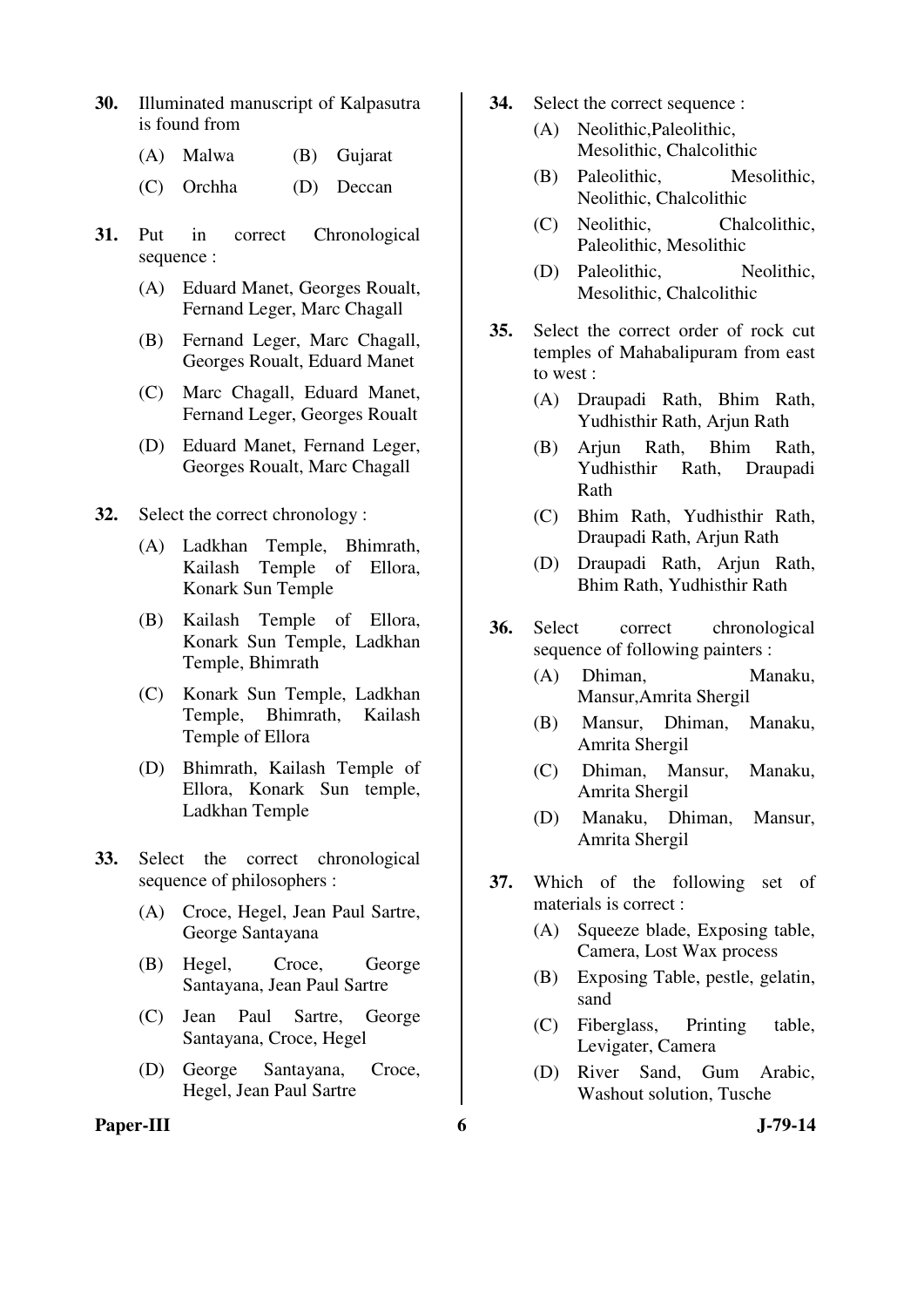- 30. कल्पसूत्र की चित्रित पोथी प्राप्त हई
	- $(A)$  मालवा से
	- (B) गुजरात से
	- (C) ओरछा से
	- (D) दक्खन से
- 31. सही कालक्रम में लगाइए :
	- $(A)$  एद्वार माने, जार्ज रुआ, फर्नांड लीजे, मार्क शगाल
	- $(B)$  फर्नांड लीजे, मार्क शगाल, जार्ज रुआ, एद्रार माने
	- (C) गार्क शगाल, एद्वार माने, फर्नांड लीजे, जार्ज रुआ
	- (D) एद्वार माने, फर्नांड लीजे, जार्ज रुआ, मार्क शगाल
- **32.** सही कालक्रम चुनिए :
	- (A) लाडखान मंदिर, भीमरथ, एलोरा का केलाश मंदिर, कोणार्क सूर्य मंदिर
	- (B) एलोरा का कैलाश मंदिर, कोणार्क सूर्य मंदिर, लाडखान मंदिर, भीमरथ
	- (C) कोणार्क सुर्य मंदिर, लाडखान मंदिर, भीमरथ. एलोरा का कैलाश मंदिर
	- (D) भीमरथ, एलोरा का कैलाश मंदिर, कोणार्क सूर्य मंदिर, लाडखान मंदिर
- 33. निम्नलिखित दार्शनिकों का कालक्रम के अनुसार सही क्रम चनिए :
	- $(A)$  क्रोचे, हीगेल, ज्यां पाल सात्र, जार्ज  $\overline{a}$ ididad
	- (B) हीगेल, क्रोचे, जार्ज सांतायना, ज्यां पाल सात्र
	- (C) ज्यों पाल सात्र, जार्ज सांतायना, क्रोचे, हीगेल
	- (D) जार्ज सांतायना, क्रोचे, हीगेल, ज्यां पाल सात्र
- **34.** सही क्रम चुनिए :
	- $(A)$  नियोलिथिक,  $\ddot{a}$ पैलियोलिथिक. मैसोलिथिक, चालकोलिथिक
	- (B) पैलियोलिथिक, सैसोलिथिक, <u>नियोलिथिक, चालकोलिथिक</u>
	- (C) नियोलिथिक, चालकोलिथिक, पैलियोलिथिक, मैसोलिथिक
	- (D) पैलियोलिथिक, नियोलिथिक, मैसोलिथिक. चालकोलिथिक
- 35. महाबलीपुरम् के शैल उत्कीर्ण मंदिरों का पूर्व से पश्चिम की ओर सही क्रम का चयन कीजिए :
	- (A) द्रौपदी रथ, भीम रथ, युद्धिष्ठिर रथ, अर्जन रथ
	- (B) अर्जुन रथ, भीम रथ, युद्धिष्ठिर रथ, द्रौपदी रथ
	- (C) भीम रथ, युद्धिष्ठिर रथ, द्रौपदी रथ, अर्जुन रथ
	- (D) द्रौपदी रथ, अर्जुन रथ, भीम रथ, युद्धिष्ठिर रथ
- 36. निम्नलिखित कलाकारों का काल क्रमानुसार सही चयन कीजिए :
	- $(A)$  धीमान, मनकू, मंसुर, अमृता शेरगिल
	- (B) मंसुर, धीमान, मनकू, अमृता शेरगिल
	- (C) धीमान, मंसूर, मनकू, अमृता शेरगिल
	- (D) मनकू, धीमान, मंसूर, अमृता शेरगिल
- **37.** ×®Ö´®Ö×»Ö×ÜÖŸÖ ´Öë ÃÖê ÛúÖî®Ö ÃÖß ÃÖÖ´ÖÝÖÏß ÛúÖ ÃÖê™ü ÃÖÆüß है ?
	- (A) स्कवीज ब्लेड, एक्सपोजिंग टेबल, कैमरा, लोस्ट वेक्स प्रोसेस
	- (B) एक्सपोजिंग टेबल, पेस्टल, जिलेटिन बाल
	- (C) फाइबर ग्लास, प्रिंटिंग टेबल, लेविगेटर कैमरा
	- (D) नदी की बालू, गम अरेबिक, वाशआउट सोलशन, टस्क

**J-79-14 7 Paper-III**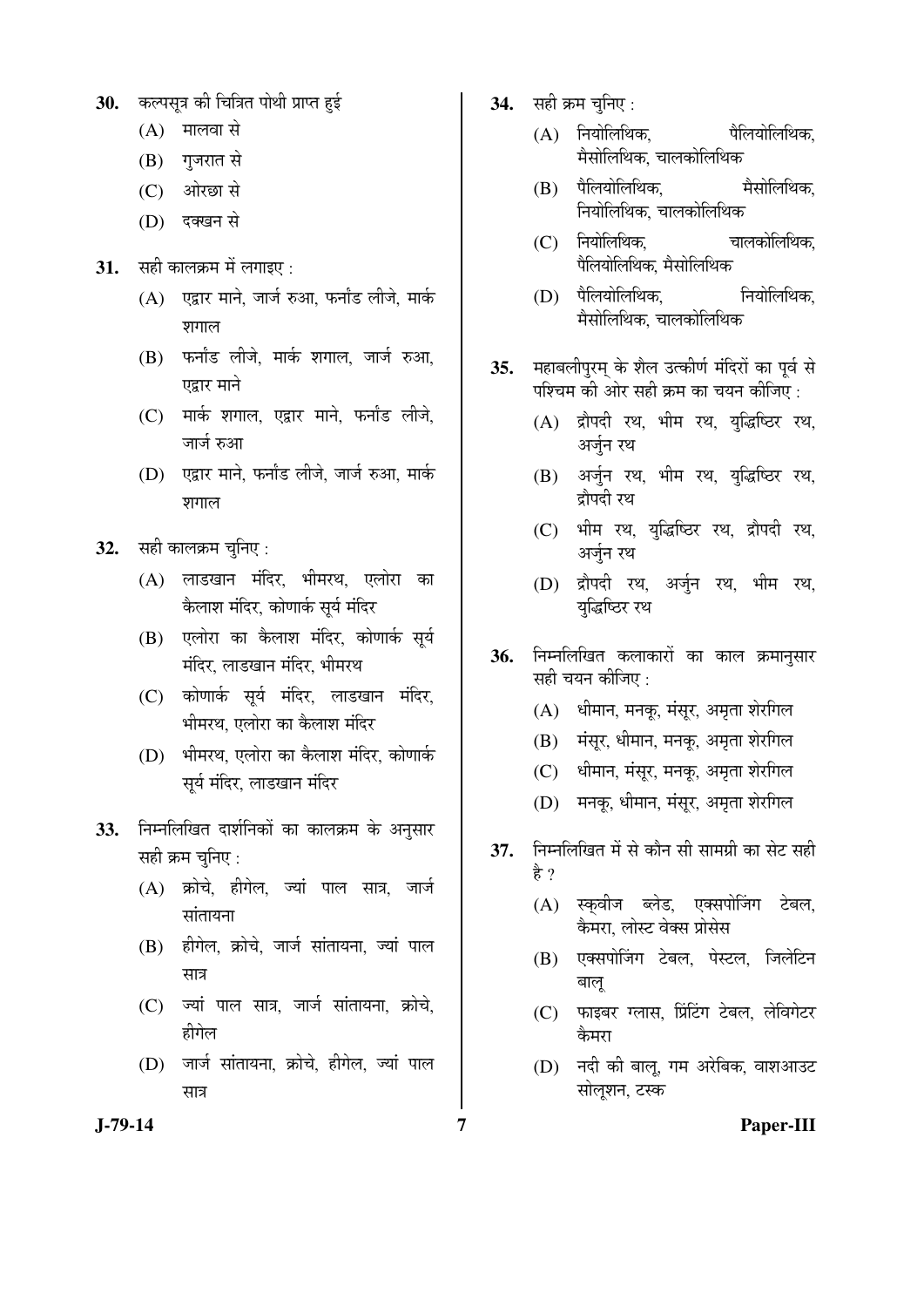- **38.** Select the correct sequence:
	- (A) Wood cut, Screen printing, engraving, engraving
	- (B) Dry point, Metal engraving, Wood cut, Wood engraving
	- (C) Wood cut, Wood engraving, Metal engraving, Screen printing
	- (D) Metal engraving, wood<br>engraving, Screen printing, engraving. Wood cut
- **39.** Identify the correct sequence by age of print makers :
	- (A) Anupam Sood/ Somenath Pallaniappan/ Verma
	- (B) Ravi Verma/ Somenath Hore/Anupam Pallaniappan
	- (C) Somenath Hore/ Ravi Verma/ Anupam Sood/ Pallaniappan
	- (D) Somenath Hore/Anupam<br>Sood/Ravi Vermal Sood/Ravi Pallaniappan
- **40.** Arrange the sequence of colour impressions in four colour printing process :
	- (A) Yellow, Magenta, Cyan, Black
	- (B) Black, Magenta, Cyan, Yellow
	- (C) Yellow, Cyan, Magenta, Black
	- (D) Cyan, Yellow, Magenta, Black
- **41.** Arrange the following in time line sequence :<br>(A) Illuminated
	- manuscripts. Invention of writing, Inter National Typographic style, Corporate identity
	- (B) Corporate identity, Invention of writing, Inter National Typographic style, Illuminated manuscripts.
	- (C) Invention of writing, Illuminated manuscripts, Inter National Typographic style, Corporate identity
	- (D) Corporate identity, Invention of writing, Illuminated manuscripts, Inter National Typographic style
- **42.** Arrange the sequence of Design process :
	- (A) Developing concepts, Identifying<br>audience. preparing comprehpreparing comprehensives, Presenting informations in creative way
	- (B) Presenting informations in creative way, Developing concepts, Identifying audience, preparing comprehensives.
	- (C) Identifying audience, Developing concepts, preparing comprehensives, Presenting informations in creative way.
	- (D) Identifying audience, preparing comprehensives, Presenting informations in creative way. Developing concepts
- **43.** Arrange in correct sequence :
	- (A) Sharbari Roy Choudhury, D.P. Roy Choudhury, Chintamani Kar, Ajit Chakaravarti
	- (B) D.P. Roy Choudhury, Sharbari Roy Choudhury, Chintamani Kar, Ajit Chakaravarti.
	- (C) D.P. Roy Choudhury, Chintamani Kar, Ajit Chakaravarti, Sharbari Roy Choudhury
	- (D) Ajit Chakaravarti, D. P. Roy Choudhury, Chintamani Kar, Sharbari Roy Choudhury
- **44.** Select the proper sequence in metal casting :
	- (A) Pouring metal in mould, Melting and Cleaning of metal, Cool the mould, Breaking the mould
	- (B) Melting and Cleaning of metal, Pouring metal in mould, Cool the mould, Breaking the mould
	- (C) Pouring metal in mould, Cool the mould, Break the mould Melting and Cleaning of metal
	- (D) Break the mould, Melting and Cleaning of metal, Pouring metal in mould, Cool the mould

#### **Paper-III 8 J-79-14**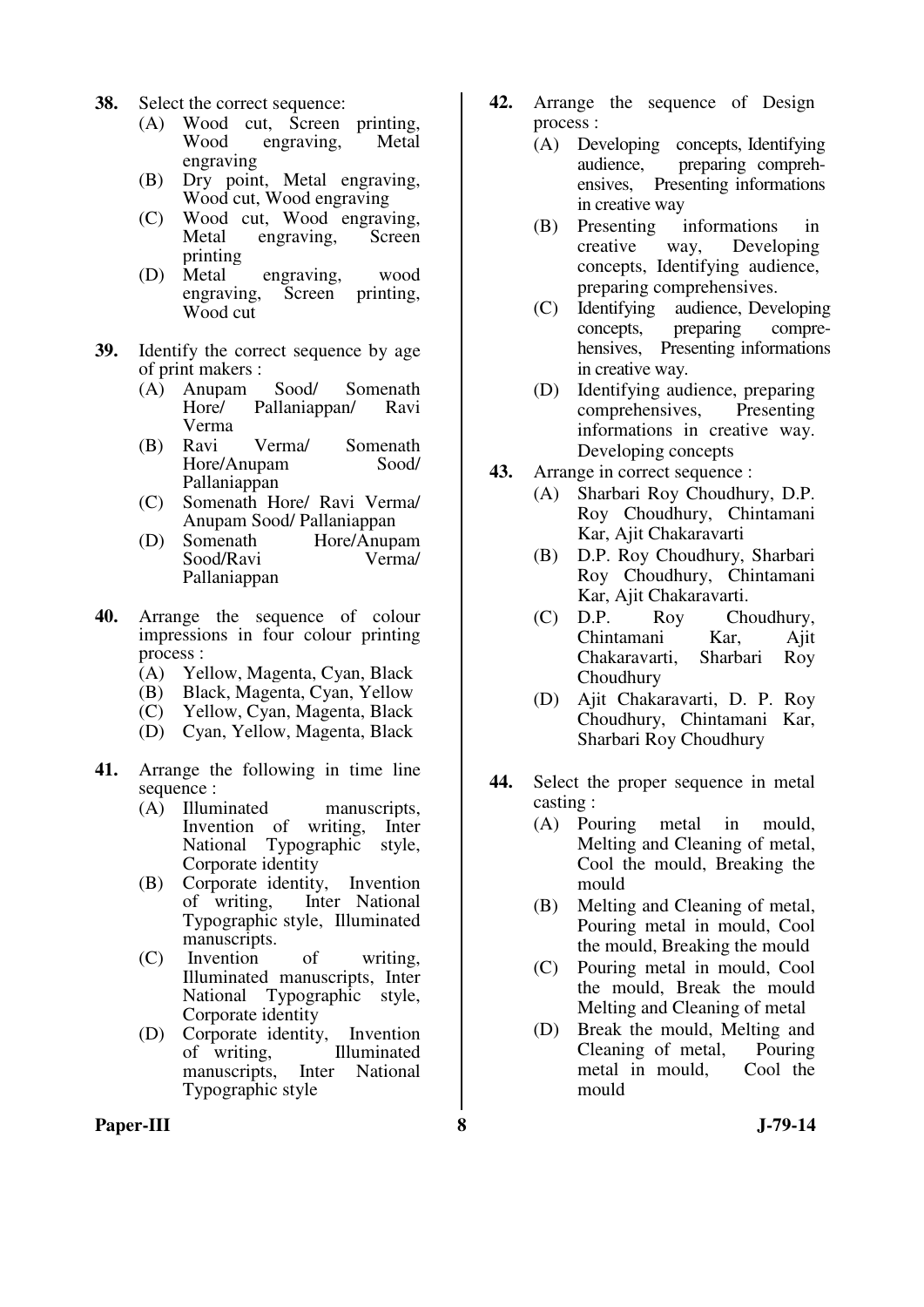- **38.** सही क्रम का चयन कीजिए :
	- (A) वृड कट, स्क्रीन प्रिंटिंग, वृड इन्प्रेविंग, मैटल इन्ग्रेविंग
	- $(B)$  डाइ प्वाइंट, मैटल इन्ग्रेविंग, वड कट, वड डन्ग्रेविंग
	- (C) वुड कट, वुड इन्प्रेविंग, मैटल इन्प्रेविंग. स्कीन प्रिंटिंग
	- (D) मैटल इन्प्रेविंग, वुड इन्प्रेविंग, स्क्रीन <u>प्रिंटिंग, व</u>ुड कट
- 39. प्रिंट मेकर की उम्र के अनुसार सही क्रम को चिह्नित कीजिए :
	- $(A)$  अनुपम सुद / सोमनाथ होरे / पल्लानिअप्पन / रवि वर्मा
	- $(B)$  रवि वर्मा / सोमनाथ होरे / अनुपम सुद / पल्लानिअप्पन
	- $(C)$  सोमनाथ होरे / रवि वर्मा / अनुपम सुद / पल्लानिअप्पन
	- (D) सोमनाथ होरे / अनुपम सुद / रवि वर्मा / पल्लानिअप्पन
- 40. चार रंग प्रक्रिया में रंग प्रभाव का सही क्रम लगाइए $\cdot$ 
	- (A) पीला, मैजेंटा, सियान, काला
	- (B) काला, मैजेंटा, सियान, पीला
	- (C) पीला, सियान, मैजेंटा, काला
	- (D) सियान, पीला, मैजेंटा, काला
- **41.** निम्नलिखित को समय के क्रम में लगाइए :
	- (A) इल्युमिनेटेड मैनुस्क्रिप्ट, लेखन का आविष्कार, इंटर नेशनल टाइपोग्राफिक स्टाइल, कॉरपोरेट आइडेंटिटी
	- (B) कॉरपोरेट आइडेंटिटी. लेखन का आविष्कार, इंटर नेशनल टाइपोग्राफिक स्टाइल, इल्युमिनेटेड मैनुस्क्रिप्ट
	- (C) लेखन का आविष्कार, इल्युमिनेटेड मैनुस्क्रिप्ट, इंटर नेशनल टाइपोग्राफिक स्टाइल, कॉरपोरेट आइडेंटिटी
	- (D) कॉरपोरेट आइडेंटिटी, लेखन का आविष्कार, इल्युमिनेटेड मैनुस्क्रिप्ट, इंटर नेशनल टाइपोग्राफिक स्टाइल.
- 42. *डिजाइन प्रक्रिया के क्रम में लगाइए*:
	- $(A)$  संकल्पना का विकास, श्रोताओं का अभिनिर्धारण, व्यापकता की तैयारी, सूचना को रचनात्मक तरीके से प्रस्तुत करना
	- $(B)$  सचना को रचनात्मक तरीके से प्रस्तत करना, संकल्पना का विकास, श्रोताओं का अभिनिर्धारण, व्यापकता की तैयारी
	- (C) श्रोताओं का अभिनिर्धारण, संकल्पना का विकास, व्यापकता की तैयारी, सूचना को रचनात्मक तरीके से प्रस्तुत करना
	- (D) श्रोताओं का अभिनिर्धारण, व्यापकता की तैयारी, सूचना को रचनात्मक तरीके से प्रस्तुत करना, संकल्पना का विकास
- **43.** सही क्रम चुनिए :
	- (A) शर्बरी रॉय चौधरी, डी.पी. रॉय चौधरी, चिंतामणिकर, अजित चक्रवर्ती
	- (B) डी.पी. रॉय चौधरी, शर्बरी रॉय चौधरी, चिंतामणिकर, अजित चक्रवर्ती
	- $(C)$  डी.पी. रॉय चौधरी. चिंतामणिकर. अजित चक्रवर्ती. शर्बरी रॉय चौधरी
	- (D) अजित चक्रवर्ती, डी.पी. रॉय चौधरी, चिंतामणिकर. शर्बरी रॉय चौधरी
- 44. धातु की ढ़लाई (मैटल कास्टिंग) का सही क्रम चुनिए $:$ 
	- (A) गोल्ड में धातु को उडेलना, धातु को पिघलाना और सफाई करना. मोल्ड को <u>ठंडा करना. मोल्ड को तोडना</u>
	- $(B)$  धात् को पिघलाना और सफाई करना, मोल्ड में धातु को उडेलना, मोल्ड को <u>ठंडा करना. मोल्ड को तोडना</u>
	- (C) गोल्ड में धात को उडेलना. मोल्ड को <u>ठंडा करना. मोल्ड को तोडना. धात को</u> पिघलाना और सफाई करना
	- (D) मोल्ड को तोड़ना, धातु को पिघलाना ओर सफाई करना, मोल्ड में धात को उडेलना. मोल्ड को ठंडा करना

#### **J-79-14 9 Paper-III**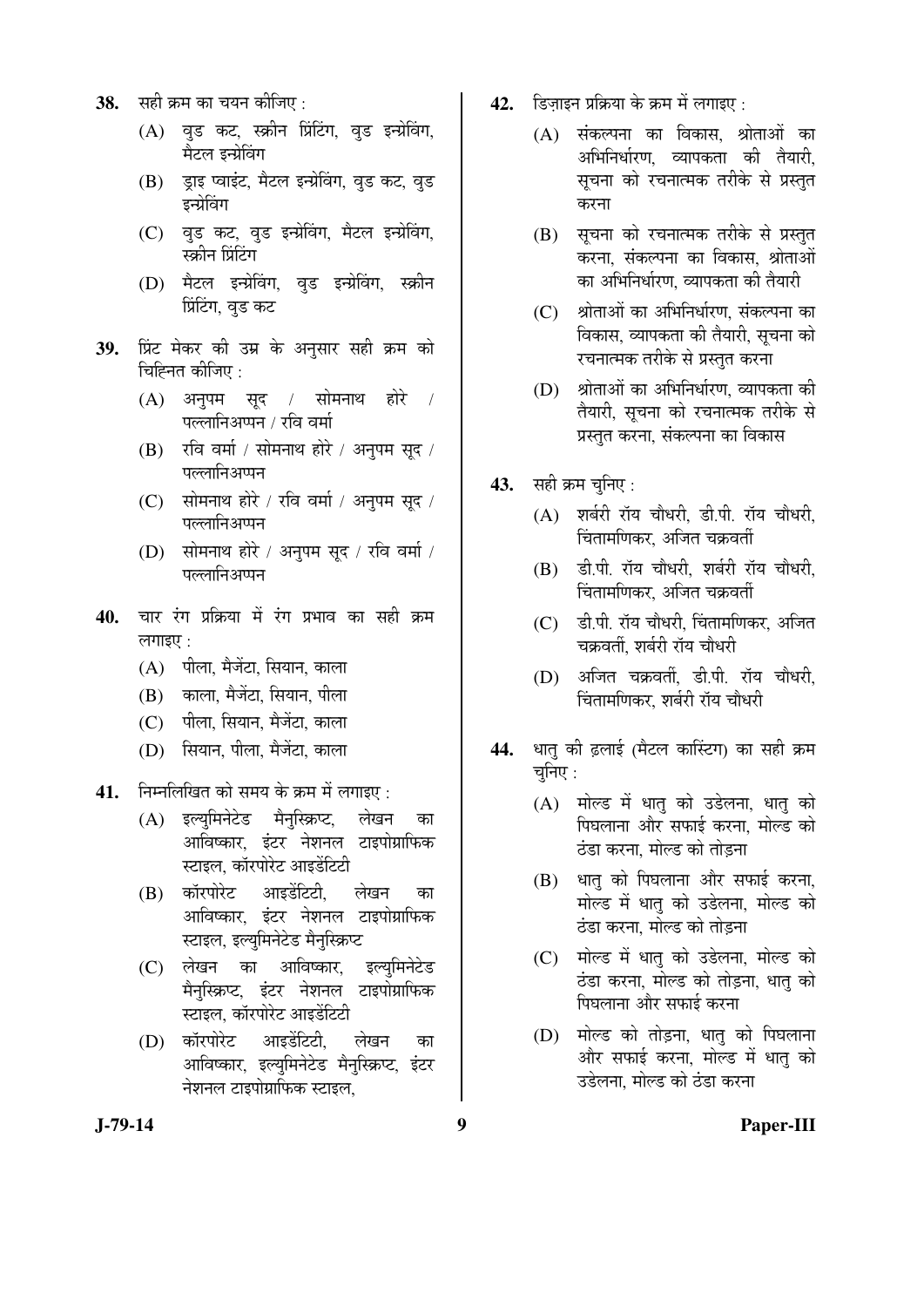- **45.** Choose the correct sequence of sculptors whose preferred medium was bronze :
	- (A) D.P. Roy Choudhury, Ram Kinkar Vaij, Shankho Choudhury, S. Dhanpal.
	- (B) Ram Kinkar Vaij, D.P. Roy Choudhury, Shankho Choudhury, S. Dhanpal.
	- (C) D.P. Roy Choudhury Shankho Choudhury, S. Dhanpal, Ram Kinkar Vaij.
	- (D) Shankho Choudhury, D.P. Roy Choudhury, S. Dhanpal, Ram Kinkar Vaij.
- **46. Assertion (A) :** 'Pictography' represents a concept or idea rather than a specific word.
	- **Reason (R):** Because it does not communicate the exact action

#### **Codes :**

- (A) (A) is correct but (R) is incorrect
- (B) Both (A) and (R) are correct
- (C) Both (A) and (R) are incorrect
- (D) (A) is incorrect,  $(R)$  is correct
- **47. Assertion (A) :** While taking prints on paper from metal plate, it is soaked in water before printing.
	- **Reason (R) :** Because it helps better absorption of ink from the bottom of plate.

#### **Codes :**

- (A) (A) is correct but (R) is incorrect
- (B) Both (A) and (R) are correct
- (C) Both (A) and (R) are incorrect
- (D) (A) is incorrect,  $(R)$  is correct

# Paper-III 10 J-79-14

- **48. Assertion (A) :** Excessive dampening is required in Lithography in relation to other printing processes.
	- **Reason (R) :** Because the limestone surface is non-hydrophilic and non-sensitive to Grease.

# **Codes :**

- (A) (A) is correct but (R) is incorrect
- (B) Both (A) and (R) are correct
- (C) Both (A) and (R) are incorrect
- (D) (A) is incorrect,  $(R)$  is correct
- **49. Assertion (A) :** Adobe discouraged use of terms like "Photoshopped" (or Shopped) to refer to Image editing in Photoshop.
	- **Reason (R) :** Because to maintain the validity of the tread mark from becoming generic, it must be used in proper nouns.

## **Codes :**

- (A) (A) is correct but (R) is incorrect
- (B) Both (A) and (R) are correct
- (C) Both (A) and (R) are incorrect
- (D) (A) is incorrect, (R) is correct
- **50. Assertion (A) :** The 'K' in CMYK stands for 'Key'
	- **Reason (R) :** The 'K' in CMYK comes from the last letter in 'black'.

#### **Codes :**

- (A) (A) is correct but (R) is partially correct
- (B) Both (A) and (R) are correct
- (C) Both (A) and (R) are incorrect
- (D) (A) is incorrect,  $(R)$  is correct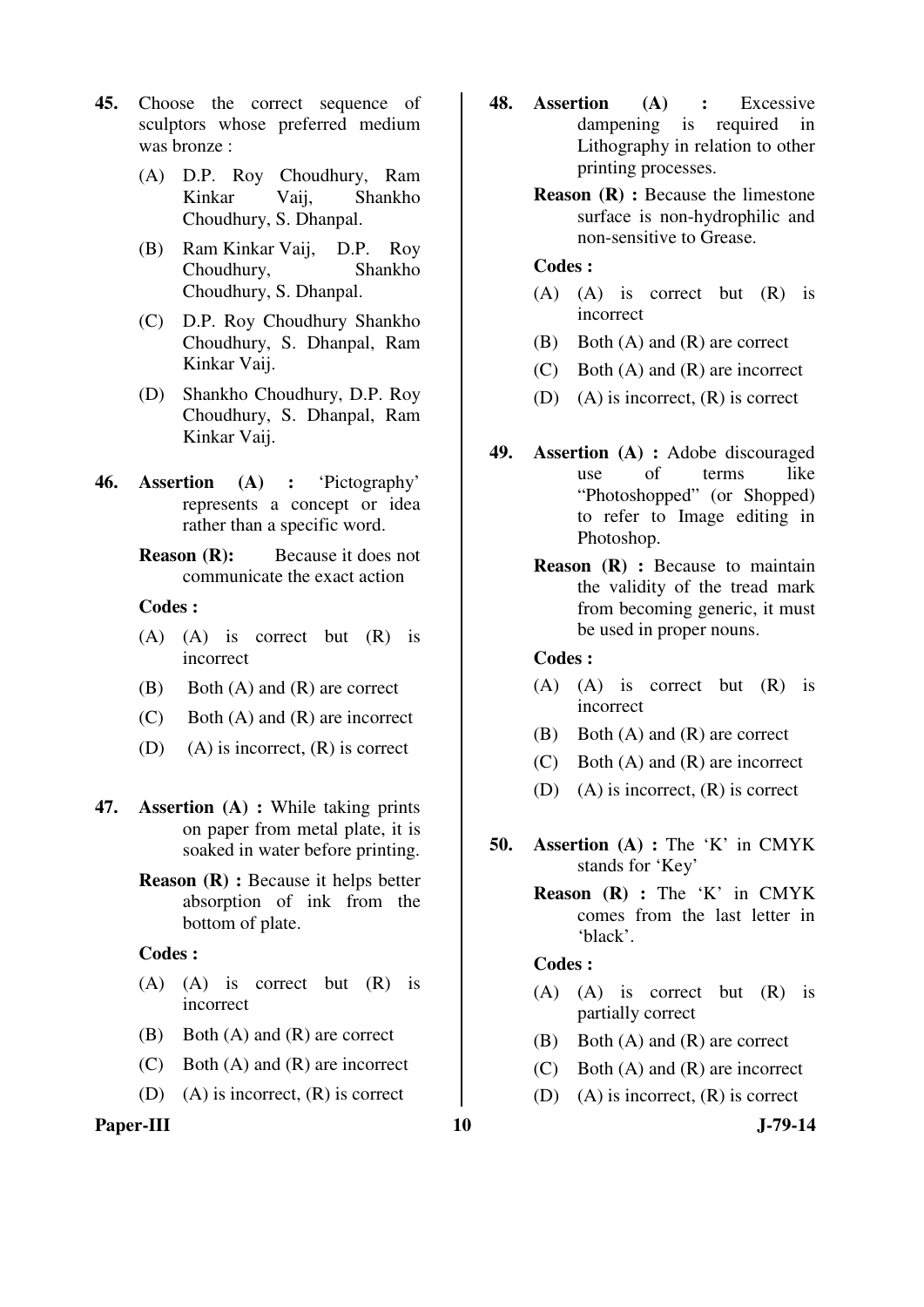- 45. मर्तिकारों, जिन्होंने कांस्य माध्यम का चयन किया, का सही क्रम चयन कीजिए  $\cdot$ 
	- $(A)$  डी.पी. रॉय चौधरी, राम किंकर वैज, शंखो चौधरी. एस. धनपाल
	- (B) राम किंकर वैज, डी.पी. रॉय चौधरी, शंखो चौधरी, एस. धनपाल
	- (C) डी.पी. रॉय चौधरी. शंखो चौधरी. एस. धनपाल. राम किंकर वैज
	- (D) शंखो चौधरी, डी.पी. रॉय चौधरी, एस. धनपाल. राम किंकर वैज
- 46. **अभिकथन** (A) : पिक्टोग्राफी एक विशिष्ट शब्द की बजाय एक विचार अथवा संकल्पना को व्यक्त करती है।
	- $\overline{\mathbf{a}}$ के (R) : क्योंकि यह सटीक क्रिया को संप्रेषित नहीं करती है ।

कूट:

- (A) (A) सही है, (R) गलत है ।
- $(B)$   $(A)$  और  $(R)$  दोनों सही हैं।
- $(C)$   $(A)$  और  $(R)$  दोनों गलत हैं।
- (D)  $(A)$  गलत है,  $(R)$  सही है ।
- **47. अभिकथन (A)** : मैटल प्लेट से कागज पर प्रिंट लेते समय प्रिंटिंग से पहले इसे पानी में डबोया जाता है ।
	- $\overline{\mathsf{a}}$ की (R) : क्योंकि इससे प्लेट की सतह से स्याही बेहतर अवशोषित होने में मदद मिलती है ।

#### कूट $:$

- $(A)$   $(A)$  सही है, लेकिन  $(R)$  गलत है।
- $(B)$   $(A)$  और  $(R)$  दोनों सही हैं ।
- $(C)$   $(A)$  और  $(R)$  दोनों गलत हैं।
- (D) (A) गलत है, (R) सही है ।
- 48. **अभिकथन** (A) : अन्य प्रिंटिंग प्रक्रियाओं की अपेक्षा लिथोग्राफी में अधिक नमी की आवश्यकता होती है $\pm$ ।
	- $\overline{\mathrm{a}}$ के (R) : क्योंकि चने के पत्थर की सतह ग्रीस के लिए नॉन-हाइड़ोफिलिक तथा नॉन-सॅसिटिव होती है ।
	- कुट:
	- (A)  $(A)$  सही है, लेकिन (R) गलत है।
	- $(B)$   $(A)$  और  $(R)$  दोनों सही हैं।
	- (C)  $(A)$  और  $(R)$  दोनों गलत हैं।
	- (D) (A) गलत है, (R) सही है ।
- 49. **अभिकथन** (A) : अडोब ने फोटोशॉप में इमेज एडिटिंग के संदर्भ में फोटोशाप्ड शब्द को हतोत्साहित किया ।
	- $\overline{\mathsf{a}}$ र्क (R) : क्योंकि ट्रेड मार्क की विधिमान्यता को बनाए रखने में जातीय की बजाय इसे व्यक्तिवाचक संज्ञा में प्रयोग किया जा सके ।
	- कूट:
	- $(A)$   $(A)$  सही है, लेकिन  $(R)$  गलत है।
	- $(B)$   $(A)$  और  $(R)$  दोनों सही हैं ।
	- (C)  $(A)$  और  $(R)$  दोनों गलत हैं।
	- (D) (A) गलत है, (R) सही है ।
- 50. अभिकथन (A) : सी एम वाई के में 'के' 'के ई वाई' के लिए है $\,$ ।
	- तर्क (R) : क्योंकि सी एम वाई के में 'के' अंतिम वर्ण उसी प्रकार आता है. जैसे ब्लेक शब्द में 'के' आता है।

# कूट $:$

- $(A)$   $(A)$  सही है, लेकिन  $(R)$  आंशिक सही है।
- $(B)$   $(A)$  और  $(R)$  दोनों सही हैं।
- (C)  $(A)$  और  $(R)$  दोनों गलत हैं।
- (D) (A) गलत है, (R) सही है ।

#### **J-79-14 11 Paper-III**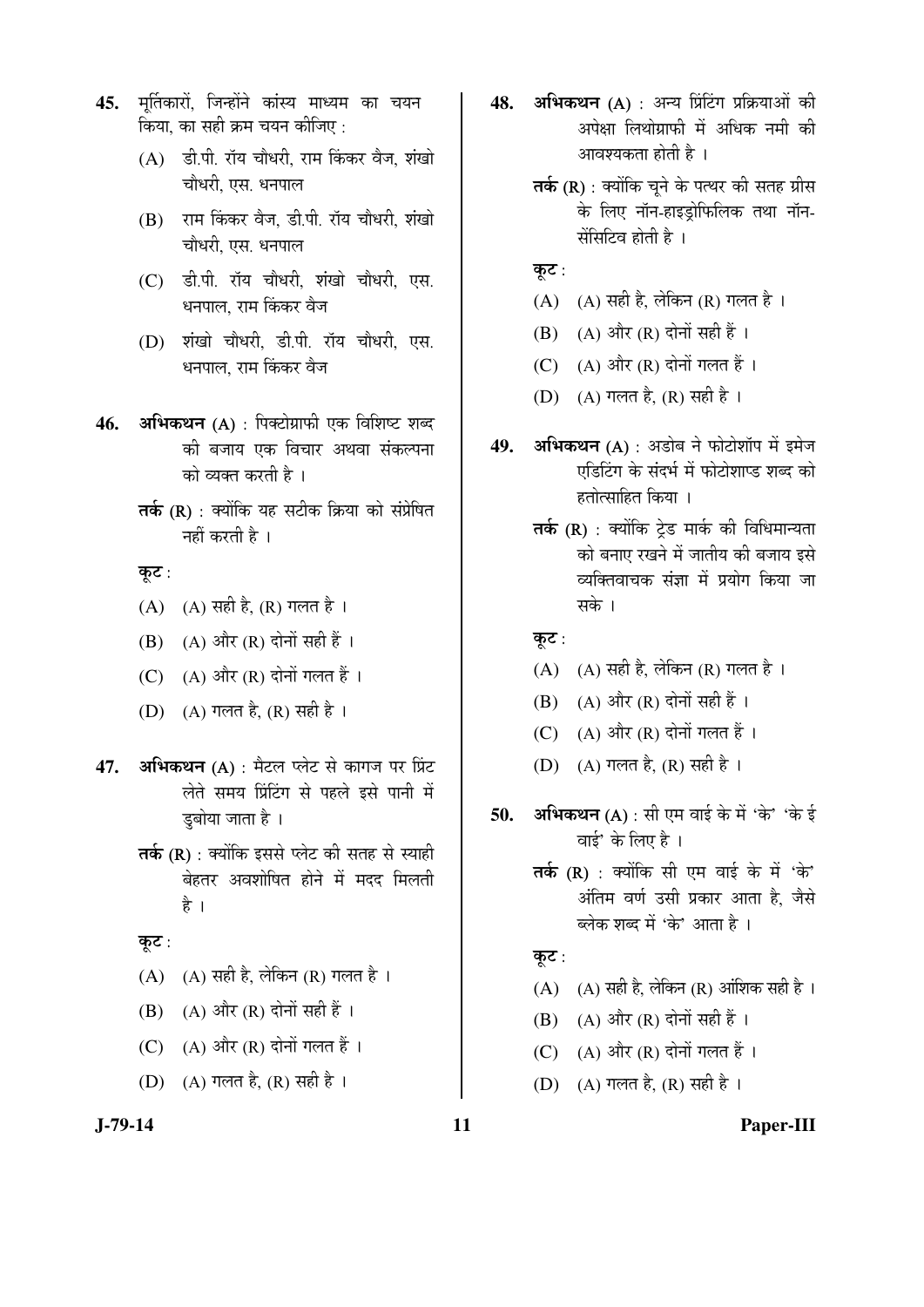- **51. Assertion** (**A**) : 'Sans-serif' began to be used in the early  $20<sup>th</sup>$ Century.
	- **Reason (R) :** Because 'De Stijl' and 'Bauhaus' designers were not interested in simplicity of form.

# **Codes :**

- (A) (A) is correct but (R) is incorrect
- (B) Both (A) and (R) are correct
- (C) Both (A) and (R) are incorrect
- (D) (A) is incorrect,  $(R)$  is correct
- **52. Assertion (A) :** 'Porcelain' is found in white and gray only.
	- **Reason (R) :** Because it is extremely fine soft clay.

 **Codes :**

- (A) (A) is correct but (R) is incorrect
- (B) Both (A) and (R) are correct
- (C) Both (A) and (R) are incorrect
- (D) (A) is incorrect,  $(R)$  is correct
- **53. Assertion (A) :** Stone ware is fired in low temperature.
	- **Reason (R) :** Because it is stronger than earthen ware.

 **Codes :**

- (A) (A) is correct but (R) is incorrect
- (B) Both (A) and (R) are correct
- (C) Both (A) and (R) are incorrect
- (D) (A) is incorrect, (R) is correct
- **54. Assertion (A) :** Red clay is traditionally used for domestic items only.
	- **Reason (R) :** Because it is of very low cost.

#### **Codes :**

- (A) (A) is correct but (R) is incorrect
- (B) Both (A) and (R) are correct
- (C) Both (A) and (R) are incorrect
- (D) (A) is incorrect, (R) is correct

# Paper-III **12** J-79-14

- **55. Assertion (A) :** Picasso preferred and developed "Cubism".
	- **Reason (R) :** Because Picasso had conviction that simplest forms with angularity are more powerful.

# **Codes :**

- (A) (A) is correct but (R) is incorrect.
- (B) Both (A) and (R) are correct.
- (C) Both (A) and (R) are incorrect.
- (D) (A) is incorrect, (R) is correct.
- **56. Assertion (A) :** Abhinav Gupta discovered the 'Ninth Rasa' in Indian aesthetics.
	- **Reason (R) :** Because he conceptualized that mind at a time keeps itself free from emotional stress and rest in peace.

#### **Codes :**

- (A) (A) is correct but (R) is incorrect
- (B) Both (A) and (R) are correct
- (C) Both (A) and (R) are incorrect
- (D) (A) is incorrect, (R) is correct
- **57. Assertion (A) :** Hegelian tried consists of thesis, anti- thesis and synthesis.
	- **Reason (R) :** Because Hegel's dialectics is based on phenomenology of spirit.

#### **Codes :**

- (A) (A) is correct but (R) is incorrect
- (B) Both (A) and (R) are correct
- (C) Both (A) and (R) are incorrect
- (D) (A) is incorrect, (R) is correct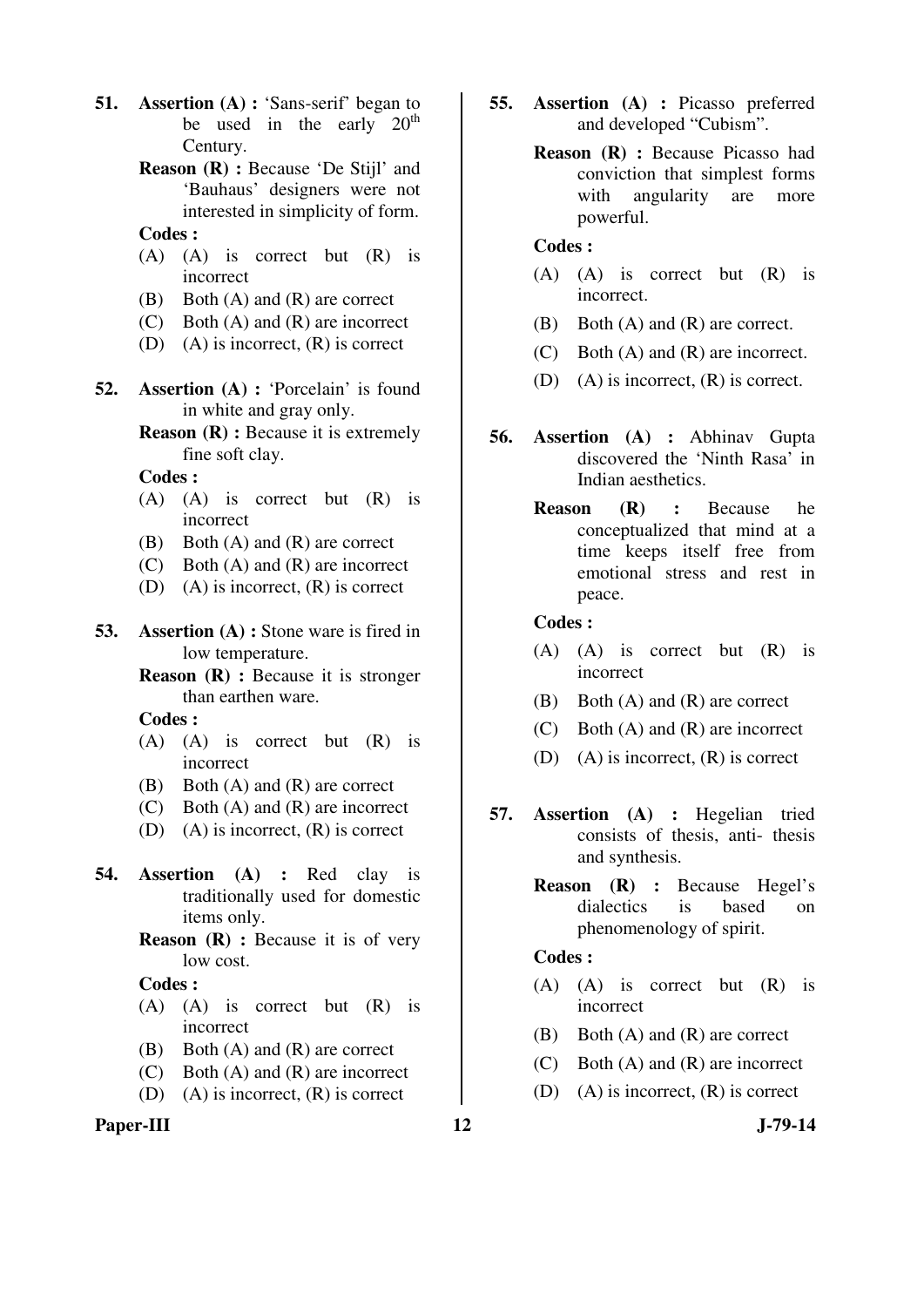```
51. अभिकथन (A) : 'साँ-सेरिफ' बीसवीं शताब्दी
के आरंभ में प्रयुक्त होना शुरू हुआ।
```
तर्क (R) : क्योंकि 'डिस्टिल' और 'बउहाउस' के <u>हिजाइनर्स आकार की सरलता में रुचि नहीं</u> रखते थे ।

# कुट $:$

- (A)  $(A)$  सही है, लेकिन (R) गलत है ।
- $(B)$   $(A)$  और  $(R)$  दोनों सही हैं।
- (C)  $(A)$  और  $(R)$  दोनों गलत हैं।
- (D) (A) गलत है, (R) सही है ।
- 52. **अभिकथन** (A) : पोर्सलीन सफेद और सिलेटी ही पाया जाता है $\perp$ 
	- $\overline{\mathsf{a}}$ के (R) : क्योंकि यह अत्यधिक महीन और कोमल मिटटी है।

कूट $:$ 

- $(A)$   $(A)$  सही है, लेकिन  $(R)$  गलत है।
- $(B)$   $(A)$  और  $(R)$  दोनों सही हैं ।
- (C) (A) और (R) दोनों गलत हैं ।
- (D) (A) गलत है, (R) सही है ।
- **53. अभिकथन** (A) : स्टोनवेयर को कम तापमान में पकाया जाता है ।
	- $\overline{\mathsf{a}}$ के (R) : क्योंकि यह अर्दनवेयर की अपेक्षा अधिक मजबूत होता है ।

कूट:

- $(A)$   $(A)$  सही है, लेकिन  $(R)$  गलत है।
- $(B)$   $(A)$  और  $(R)$  दोनों सही हैं ।
- $(C)$   $(A)$  और  $(R)$  दोनों गलत हैं।
- (D) (A) गलत है, (R) सही है ।
- 54. **अभिकथन** (A) : लाल मिट्टी का पारंपरिक प्रयोग घरेलू सामान बनाने में होता है ।
	- $\overline{\mathsf{a}}$ के (R) : क्योंकि यह अत्यधिक कम लागत की होती है $\perp$

#### कूट:

- $(A)$  (A) सही है, लेकिन (R) गलत है।
- (B)  $(A)$  और  $(R)$  दोनों सही हैं।
- (C)  $(A)$  और  $(R)$  दोनों गलत हैं।
- (D) (A) गलत है, (R) सही है ।

**J-79-14 13 Paper-III**

- **55. अभिकथन (A)** : पिकासो ने घनवाद को वरीयता दी और विकसित किया ।
	- $\overline{\mathsf{a}}$ के (R) : क्योंकि पिकासो का विश्वास था कि कोणीय सरल आकार अधिक शक्तिशाली होते हैं ।

# कूट :

- $(A)$   $(A)$  सही है, लेकिन  $(R)$  गलत है।
- $(B)$   $(A)$  और  $(R)$  दोनों सही हैं।
- (C)  $(A)$  और  $(R)$  दोनों गलत हैं।
- (D) (A) गलत है और (R) सही है ।
- **56. अभिकथन (A)** : भारतीय सौंदर्यशास्त्र में अभिनव गुप्त ने नवें रस की खोज की ।
	- $\overline{\mathsf{a}}$ के (R) : क्योंकि उन्होंने यह संकल्पना की कि मस्तिष्क एक समय में अपने आपको भावनाओं के तनाव से मुक्त रखता है <u>और शांति में विश्राम करता है</u> ।

कूट :

- $(A)$   $(A)$  सही है, लेकिन  $(R)$  गलत है।
- $(B)$   $(A)$  और  $(R)$  दोनों सही हैं।
- (C)  $(A)$  और  $(R)$  दोनों गलत हैं।
- (D) (A) गलत है, (R) सही है ।
- **57. अभिकथन** (A) : हीगेलियन त्रयी में थीसिस, एंटीथीसिस और सिंथीसिस हैं ।
	- $\overline{\mathsf{a}}$ र्क (R) : क्योंकि हीगेल का द्वन्द्ववाद आत्मा की फिनोमेनोलोजी पर आधारित है ।

# कुट:

- $(A)$   $(A)$  सही है, लेकिन  $(R)$  गलत है।
- $(B)$   $(A)$  और  $(R)$  दोनों सही हैं।
- $(C)$   $(A)$  और  $(R)$  दोनों गलत हैं।
- (D) (A) गलत है और (R) सही है ।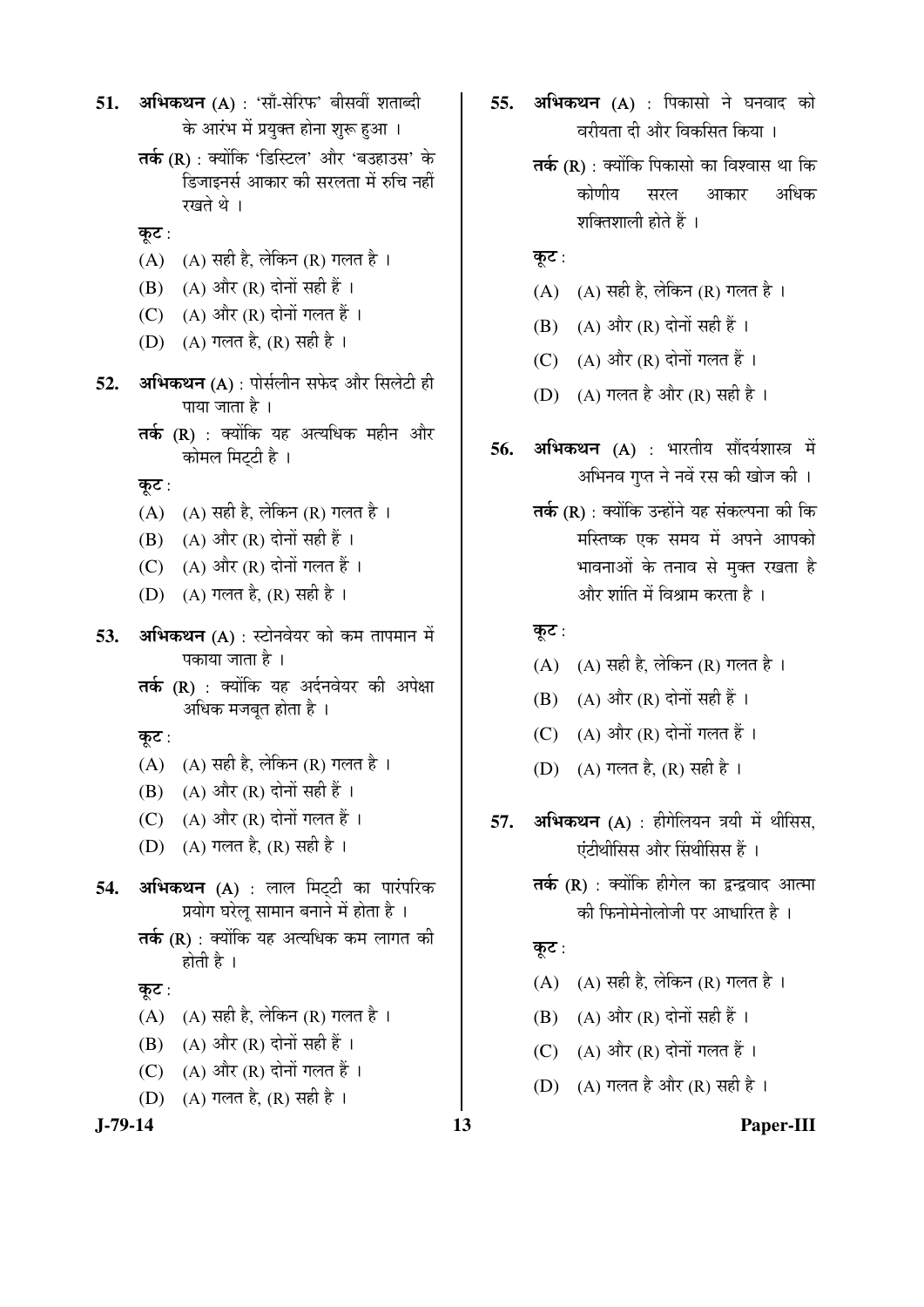- **58. Assertion (A) :** Rabindranath Tagore painted mostly self-portraits in the last phase of his life.
	- **Reason (R) :** Because he was affected by Freudian phychoanalysis.

## **Codes :**

- (A) (A) is correct but (R) is incorrect
- (B) Both (A) and (R) are correct
- (C) Both (A) and (R) are incorrect
- (D) (A) is incorrect, (R) is correct
- **59. Assertion (A) :** Leonardo da Vinci loved drawing and painting and did not attempt to sculpt.
	- **Reason (R) :** Because he believed that a sculptor's job is that of a labour.

#### **Codes :**

- (A) (A) is correct but (R) is incorrect
- (B) Both (A) and (R) are correct
- (C) Both (A) and (R) are incorrect
- (D) (A) is incorrect, (R) is correct
- **60. Assertion (A) :** Abnindranath Tagore was keener on doing small sculptures with found objects in nature.
	- **Reason (R) :** Because Rabindranath Tagore started painting.

#### **Codes :**

- (A) (A) is correct but (R) is incorrect
- (B) Both (A) and (R) are correct.
- (C) Both (A) and (R) are incorrect
- (D) (A) is incorrect, (R) is correct

# Paper-III 14 J-79-14

| 61. |          |               |                     | Match the following:          |                     |                                    |                       |
|-----|----------|---------------|---------------------|-------------------------------|---------------------|------------------------------------|-----------------------|
|     |          | a. Vector     |                     |                               |                     | i. Paper slandered                 |                       |
|     |          |               | graphics            |                               |                     |                                    |                       |
|     |          |               | b. Bitmap           |                               |                     | ii. Photoshop                      |                       |
|     |          | c. A3         |                     |                               |                     |                                    | iii. Macromedia flash |
|     |          |               |                     | d. Onion skin iv. Illustrator |                     |                                    |                       |
|     |          | <b>Codes:</b> |                     |                               |                     |                                    |                       |
|     |          | a             | $\mathbf{b}$        | $\mathbf c$                   | d                   |                                    |                       |
|     |          | $(A)$ iv      | $\ddot{\mathbf{i}}$ | $\mathbf{i}$                  | iii                 |                                    |                       |
|     |          |               | $(B)$ i ii          | iii                           | iv                  |                                    |                       |
|     |          | $(C)$ ii      |                     | $iii$ $i$                     | iv                  |                                    |                       |
|     |          | (D) iv $i$    |                     | ii                            | iii                 |                                    |                       |
| 62. |          | suitability:  | Match the           |                               |                     | following in best                  |                       |
|     |          | a. Pixel      |                     |                               | i. Ink              |                                    |                       |
|     |          |               | b. Vehicle          |                               |                     | ii. Offset Press                   |                       |
|     |          | c. Street     |                     |                               |                     |                                    | iii. Out door media   |
|     |          |               | furniture           |                               |                     |                                    |                       |
|     |          | roller        |                     | d. Dampening iv. Bitmap       |                     |                                    |                       |
|     |          | <b>Codes:</b> |                     |                               |                     |                                    |                       |
|     |          | a             | $\mathbf b$         | $\mathbf c$                   | d                   |                                    |                       |
|     |          | $(A)$ iii i   |                     | iv                            | $\mathbf{ii}$       |                                    |                       |
|     |          | $(B)$ ii      | $\mathbf{i}$        | iii                           | iv                  |                                    |                       |
|     |          | $(C)$ ii      | iii                 | $\mathbf{i}$                  | iv                  |                                    |                       |
|     |          | $(D)$ iv      | $\mathbf{i}$        | iii                           | $\ddot{\mathbf{i}}$ |                                    |                       |
| 63. |          |               |                     |                               |                     | Match the following with reference |                       |
|     |          |               | to photography :    |                               |                     |                                    |                       |
|     | a.       |               |                     | Paris Boulevard               | i.                  | Daguerre                           |                       |
|     |          |               |                     | b. Sarah Bernhardt            |                     | ii. Nadar                          |                       |
|     |          |               | c. Cameraless       |                               |                     | iii. Talbot                        |                       |
|     |          |               |                     | shadow pictures               |                     |                                    |                       |
|     | d.       |               |                     |                               |                     | Photolithograph iv. Niepce         |                       |
|     |          |               | of Cardinal         |                               |                     |                                    |                       |
|     |          |               | d'Ambroise          |                               |                     |                                    |                       |
|     |          | <b>Codes:</b> |                     |                               |                     |                                    |                       |
|     |          | a             | b                   | c                             | d                   |                                    |                       |
|     | (A)      | iii           | i                   | iv                            | ii                  |                                    |                       |
|     | (B)      | $\mathbf{i}$  | ii                  | iii                           | iv                  |                                    |                       |
|     | (C)      | $\mathbf{i}$  | iii                 | ii                            | iv                  |                                    |                       |
|     | $(D)$ iv |               | i                   | iii                           | ii                  |                                    |                       |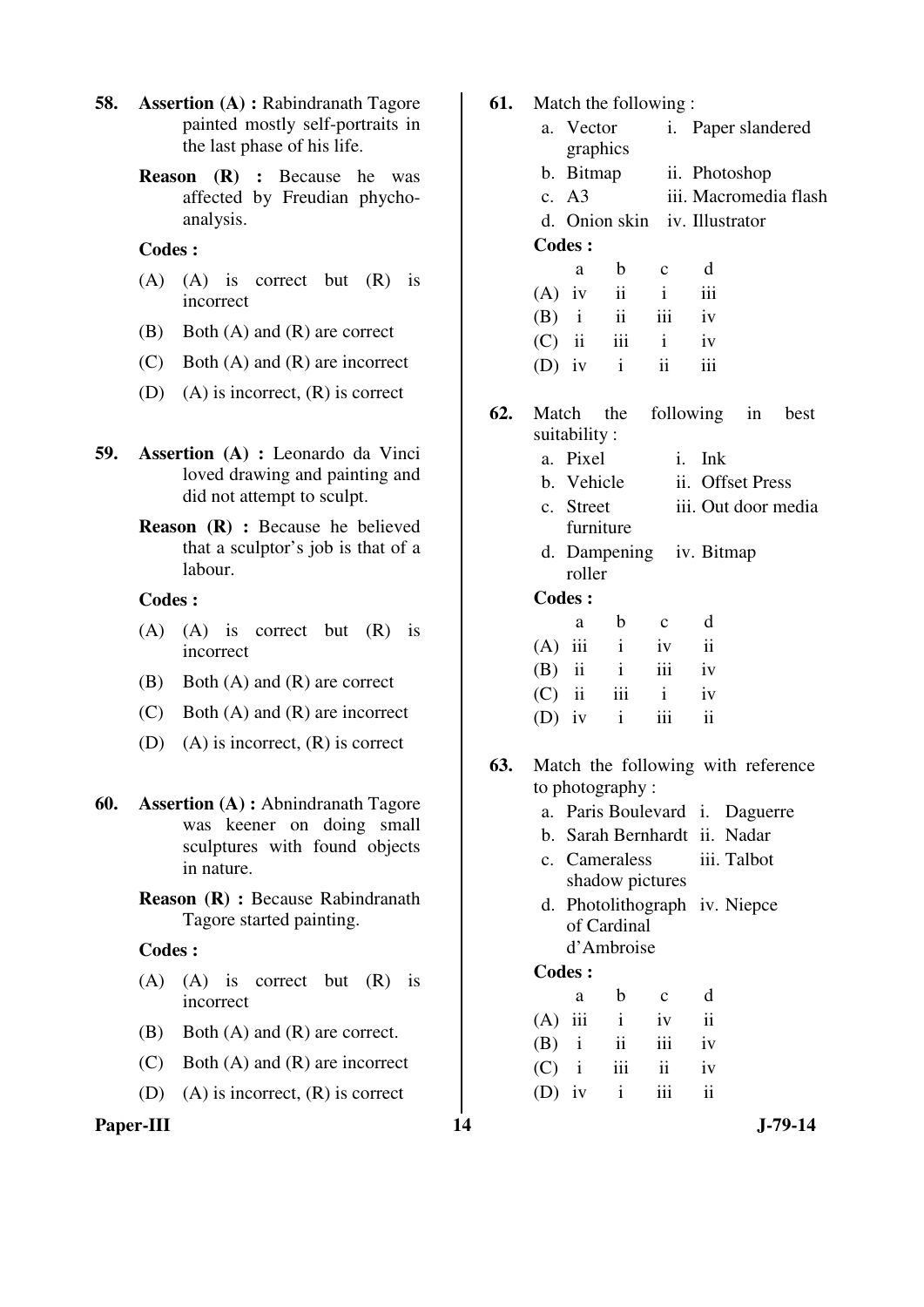- 58. अभिकथन (A) : रवीन्द्रनाथ टैगोर ने अपने <u>जीवन के अंतिम चरण में स्व-व्यक्ति</u> चित्र निर्मित किए ।
	- $\overline{\mathsf{a}}$ की (R) : क्योंकि वह फ्रॉयड के मनोविश्लेषण से प्रभावित थे ।
	- कूट:
	- (A)  $(A)$  सही है, लेकिन (R) गलत है।
	- $(B)$   $(A)$  और  $(R)$  दोनों सही हैं ।
	- (C)  $(A)$  और  $(R)$  दोनों गलत हैं।
	- (D)  $(A)$  गलत है, लेकिन (R) सही है ।
- **59. अभिकथन** (A) : लियोनार्डो द विन्सी ने रेखांकन और चित्रण को पसंद किया और मूर्ति निर्माण का प्रयास नहीं किया ।
	- $\overline{\mathsf{a}}$ के (R) : क्योंकि उनका विश्वास था कि एक मुर्तिकार का कार्य श्रमिक का कार्य है ।
	- कूट:
	- $(A)$   $(A)$  सही है, लेकिन  $(R)$  गलत है।
	- $(B)$   $(A)$  और  $(R)$  दोनों सही हैं।
	- (C)  $(A)$  और  $(R)$  दोनों गलत हैं।
	- (D)  $(A)$  गलत है और  $(R)$  सही है।
- 60. अभिकथन (A) : अबनीन्द्रनाथ टैगोर प्रकृति से प्राप्त उपादानों पर लघु मूर्ति शिल्प बनाना अधिक पसंद करते थे ।
	- $\overline{\mathsf{a}}$ की (R) : क्योंकि रविन्द्रनाथ टैगोर ने चित्रकारी प्रारंभ कर दी थी ।
	- कूट :
	- $(A)$   $(A)$  सही है, लेकिन  $(R)$  गलत है।
	- $(B)$   $(A)$  और  $(R)$  दोनों सही हैं।
	- (C)  $(A)$  और  $(R)$  दोनों गलत हैं।
	- (D) (A) गलत है और (R) सही है ।

- **61.** निम्नलिखित को सुमेलित कीजिए :
- a. विक्टर ग्राफिक्स i. पेपर स्लेंडर्ड b. बिटमैप ii. फोटोशॉप c. ए 3 iii. मैक्रोमीडिया फ्लैश d. ओनियन स्किन iv. इलस्ट्रेटर कूट : a b c d  $(A)$  iv ii i iii (B) i ii iii iv (C) ii iii i iv (D) iv i ii iii
- **62.** निम्नलिखित को सुमेलित कीजिए :
	- a. पिक्सेल i. इंक b. वेहिकिल ii. आफसेट प्रेस
	- c. स्ट्रीट फर्नीचर iii. आउट डोर मीडिया
	- d. डेम्पनिंग रोलर iv. बिटमैप

कूट :

| a | b                 | $\mathbf{c}$ | d |
|---|-------------------|--------------|---|
|   | $(A)$ iii i iv ii |              |   |
|   | $(B)$ ii ii ii iv |              |   |
|   | $(C)$ ii iii i iv |              |   |
|   | $(D)$ iv i iii ii |              |   |

- 63. फोटोग्राफी के संदर्भ में निम्नलिखित को सुमेलित कोजिए :
	- a. ¯Öê׸üÃÖ ²ÖÖò»Ö¾Ö›Ôü i. ›êüÝÖã‹
	- b. ÃÖÖ¸üÖ ²Ö®ÖÔÆüÖ™ü ii. ®ÖÖ¤ü¸ü
	- c. कैमरा लेस शेडो पिक्चर्स iii. टेलबॉट
	- d. फोटोलिथोग्राफ ऑफ कार्डिनेल डि एम्ब्रोस iv. नीप्से

# Ûæú™ü **:**

| a | $b \quad c$       | d |
|---|-------------------|---|
|   | $(A)$ iii i iv ii |   |
|   | $(B)$ i ii iii iv |   |
|   | $(C)$ i iii ii iv |   |
|   | $(D)$ iv i iii ii |   |

**J-79-14 15 Paper-III**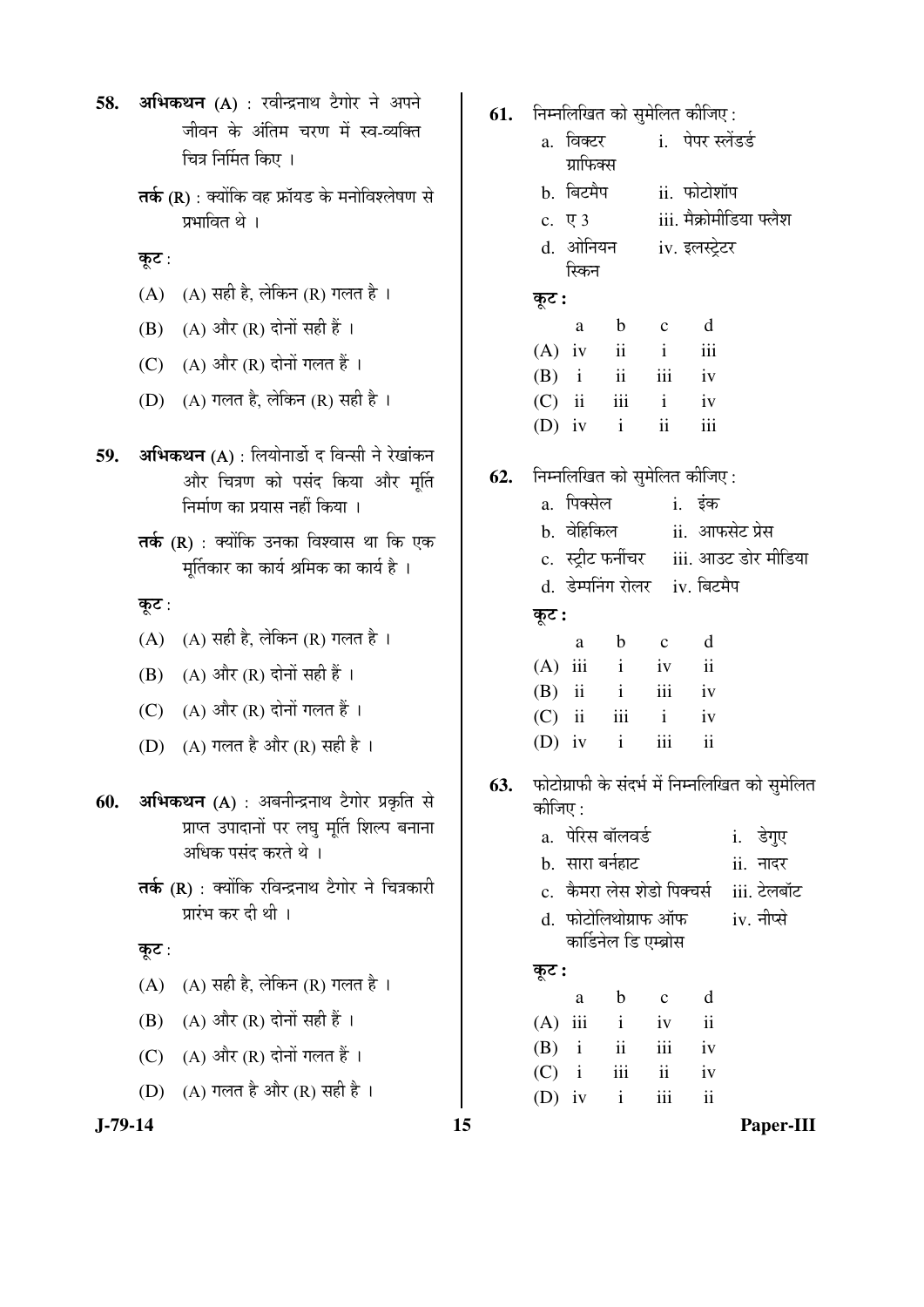| 64. |                |               | Match the following : |                     |    |              |                               |
|-----|----------------|---------------|-----------------------|---------------------|----|--------------|-------------------------------|
|     | а.             |               |                       |                     |    |              | The Great i. Rembrandt        |
|     |                |               | Triumphal             |                     |    |              |                               |
|     |                | Car           |                       |                     |    |              |                               |
|     |                |               |                       |                     |    |              | b. The Dance ii. Hans Holbein |
|     |                |               | of Death              |                     |    |              |                               |
|     | $\mathbf{c}$ . | The           |                       |                     |    |              | iii. Albrecht                 |
|     |                |               | Disaster of           |                     |    |              | Durer                         |
|     |                | the War       |                       |                     |    |              |                               |
|     | d.             | Three         |                       |                     |    |              | iv. Francisco                 |
|     |                |               | Crosses               |                     |    |              | Goya                          |
|     |                | <b>Codes:</b> |                       |                     |    |              |                               |
|     |                | a             | $\mathbf b$           | $\mathbf{C}$        |    | d            |                               |
|     |                | $(A)$ iii     | ii                    | iv                  |    | $\mathbf{i}$ |                               |
|     |                | $(B)$ i       | $\ddot{\mathbf{i}}$   | iii                 |    | iv           |                               |
|     |                |               | $(C)$ ii iv           | $\mathbf{i}$        |    | iii          |                               |
|     |                | $(D)$ ii      | $\mathbf{i}$          | $\ddot{\mathbf{i}}$ |    | iv           |                               |
|     |                |               |                       |                     |    |              |                               |
| 65. |                |               | Match the following:  |                     |    |              |                               |
|     |                | a. Movable    |                       |                     |    | i.           | German                        |
|     |                |               | wooden type           |                     |    |              |                               |
|     |                | b. Papyrus    |                       |                     |    |              | ii. China                     |
|     |                |               | c. Lime stone         |                     |    |              | iii. Egypt                    |
|     | d.             |               | Movable metal         |                     |    |              | iv. German                    |
|     |                |               |                       |                     |    |              |                               |
|     |                | type          |                       |                     |    |              |                               |
|     |                | <b>Codes:</b> |                       |                     |    |              |                               |
|     |                | a             | $\mathbf b$           | $\mathbf{c}$        |    | d            |                               |
|     |                | $(A)$ iii     | $\ddot{\mathbf{i}}$   | iv                  |    | $\mathbf{i}$ |                               |
|     |                |               | $(B)$ ii iii          | iv                  |    | $\mathbf{i}$ |                               |
|     |                |               | $(C)$ ii iv           | $\mathbf{i}$        |    | iii          |                               |
|     |                | $(D)$ ii      | $\mathbf{i}$          | iii                 |    | iv           |                               |
| 66. |                |               | Match the following:  |                     |    |              |                               |
|     |                |               | a. Photographs        |                     | i. |              | Information                   |
|     |                |               |                       |                     |    |              | graphics                      |
|     | b.             | Bar &         |                       |                     |    |              | ii. Crop marks                |
|     |                | Column        |                       |                     |    |              |                               |
|     |                | Chart         |                       |                     |    |              |                               |
|     |                |               |                       |                     |    |              | iii. Continuous tone          |
|     |                |               | c. Screening          |                     |    |              |                               |
|     |                |               | d. Cutting of         |                     |    |              | iv. Moire                     |
|     |                |               | pages after           |                     |    |              |                               |
|     |                | printing      |                       |                     |    |              |                               |
|     | <b>Code:</b>   |               |                       |                     |    |              |                               |
|     |                | a             | $\mathbf b$           | $\mathbf{C}$        |    | d            |                               |
|     |                | $(A)$ iii     | $\ddot{\mathbf{i}}$   | iv                  |    | $\mathbf{i}$ |                               |
|     |                |               | $(B)$ iii i           | iv                  |    | ii           |                               |
|     |                |               | $(C)$ ii iv           | $\mathbf{i}$        |    | iii          |                               |
|     |                | $(D)$ ii      | $\mathbf{i}$          | iii                 |    | iv           |                               |
|     |                |               |                       |                     |    |              |                               |

| 64. | Match the following:<br><i>i</i> . Rembrandt<br>The Great<br>a.<br>Triumphal | 67. | Match the following:<br>a. Nagji Patel<br>b. Sharbari Roy | $\mathbf{i}$ .<br>Head<br>ii. Gandhi Dandi |
|-----|------------------------------------------------------------------------------|-----|-----------------------------------------------------------|--------------------------------------------|
|     | Car<br>b. The Dance<br>ii. Hans Holbein<br>of Death                          |     | Choudhry<br>c. Himmat Shah                                | March<br>iii. Reclining<br>Woman           |
|     | iii. Albrecht<br>c. The<br>Disaster of<br>Durer                              |     | d. Ram Kinkar<br>Vaij                                     | iv. Pink Bust                              |
|     | the War                                                                      |     | Code:                                                     |                                            |
|     | d. Three<br>iv. Francisco                                                    |     | $\mathbf b$<br>a                                          | d<br>$\mathbf c$                           |
|     | Crosses<br>Goya                                                              |     | iii<br>(A)<br>iv                                          | ii<br>$\mathbf{i}$                         |
|     | <b>Codes:</b>                                                                |     | (B)<br>$\mathbf{i}$<br>iv                                 | $\overline{\textbf{ii}}$<br>iii            |
|     | d<br>$\mathbf b$<br>a<br>$\mathbf c$                                         |     | (C)<br>iv<br>iii                                          | ii<br>$\mathbf{i}$                         |
|     | $\mathbf{ii}$<br>$(A)$ iii<br>$\mathbf{i}$<br>iv                             |     |                                                           | $\overline{\textbf{ii}}$                   |
|     | $\overline{\mathbf{u}}$<br>iii<br>(B)<br>$\mathbf{i}$<br>iv                  |     | $\overline{\mathbf{ii}}$<br>$\mathbf{i}$<br>(D)           | iv                                         |
|     | $\,$ ii<br>iii<br>$\mathbf{i}$<br>(C)<br>iv                                  |     |                                                           |                                            |
|     | $\mathbf{ii}$<br>$\overline{\mathbf{ii}}$<br>(D)<br>$\mathbf{i}$<br>iv       | 68. | Match the following:                                      |                                            |
| 65. | Match the following:                                                         |     | a. Jute                                                   | i. V. R. Khajuria                          |
|     | a. Movable<br>$\mathbf{i}$ .<br>German                                       |     | b. Marble                                                 | ii. P. V. Janki<br>Ram                     |
|     | wooden type                                                                  |     | c. Copper                                                 | iii. Mrinalini                             |
|     | ii. China<br>b. Papyrus<br>c. Lime stone                                     |     | & Brass                                                   | Mukherjee                                  |
|     | iii. Egypt<br>d. Movable metal<br>iv. German                                 |     | d. Wood                                                   | iv. Ramesh<br>Pateria                      |
|     | type                                                                         |     | Code:                                                     |                                            |
|     | <b>Codes:</b>                                                                |     |                                                           |                                            |
|     | d<br>$\mathbf b$<br>a<br>$\mathbf c$                                         |     | $\mathbf b$<br>a                                          | d<br>$\mathbf{C}$                          |
|     | $\mathbf{i}$<br>$(A)$ iii<br>$\mathbf{ii}$<br>iv                             |     | iii<br>$\mathbf{ii}$<br>(A)                               | $\mathbf{i}$<br>iv                         |
|     | $\mathbf{ii}$<br>iii<br>(B)<br>$\mathbf{i}$<br>iv                            |     | (B)<br>$\mathbf{i}$<br>iv                                 | ii<br>iii                                  |
|     | iii<br>$\mathbf{ii}$<br>$\mathbf{i}$<br>(C)<br>iv                            |     | (C)<br>iii<br>iv                                          | ii<br>$\mathbf{i}$                         |
|     | iii<br>$\overline{\mathbf{ii}}$<br>(D)<br>$\mathbf{i}$<br>iv                 |     | $\,$ ii<br>$\mathbf{i}$<br>(D)                            | ii<br>iv                                   |
| 66. | Match the following:                                                         | 69. | Match the following:                                      |                                            |
|     | a. Photographs i.<br>Information                                             |     | a. 'Nude'                                                 | i. Raghav R                                |
|     | graphics                                                                     |     |                                                           | Kaneria                                    |
|     | b. Bar $&$<br>ii. Crop marks                                                 |     | b. The                                                    | ii. Dhanraj Bhagat                         |
|     | Column                                                                       |     | Monument'                                                 |                                            |
|     | Chart                                                                        |     | c. 'The Bull'                                             | iii. Balbir Singh Katt                     |
|     | c. Screening<br>iii. Continuous tone                                         |     | d. 'I support                                             | iv. S. Dhan Pal                            |
|     | d. Cutting of<br>iv. Moire                                                   |     | the                                                       |                                            |
|     | pages after                                                                  |     | Universe'                                                 |                                            |
|     | printing                                                                     |     | Code:                                                     |                                            |
|     | Code:                                                                        |     | $\mathbf b$<br>a                                          | d<br>$\mathbf c$                           |
|     | d<br>$\mathbf b$<br>a<br>$\mathbf{C}$                                        |     | iii<br>$(A)$ iv                                           | $\rm ii$<br>$\mathbf{i}$                   |
|     | $\mathbf{ii}$<br>iii<br>(A)<br>iv<br>$\bf{1}$                                |     |                                                           |                                            |
|     | $\rm ii$<br>iii<br>$\mathbf{i}$<br>(B)<br>iv                                 |     | (B)<br>$\mathbf{i}$<br>iv                                 | $\rm iii$<br>$\rm ii$                      |
|     | $\mathbf{ii}$<br>iii<br>(C)<br>iv<br>$\mathbf{i}$                            |     | ii<br>iii<br>(C)                                          | $\mathbf{i}$<br>iv                         |
|     | $\overline{\mathbf{ii}}$<br>iii<br>(D)<br>$\mathbf{i}$<br>iv                 |     | ii<br>$\mathbf{i}$<br>(D)                                 | $\overline{\textbf{ii}}$<br>iv             |
|     | Paper-III                                                                    | 16  |                                                           | $J-79-14$                                  |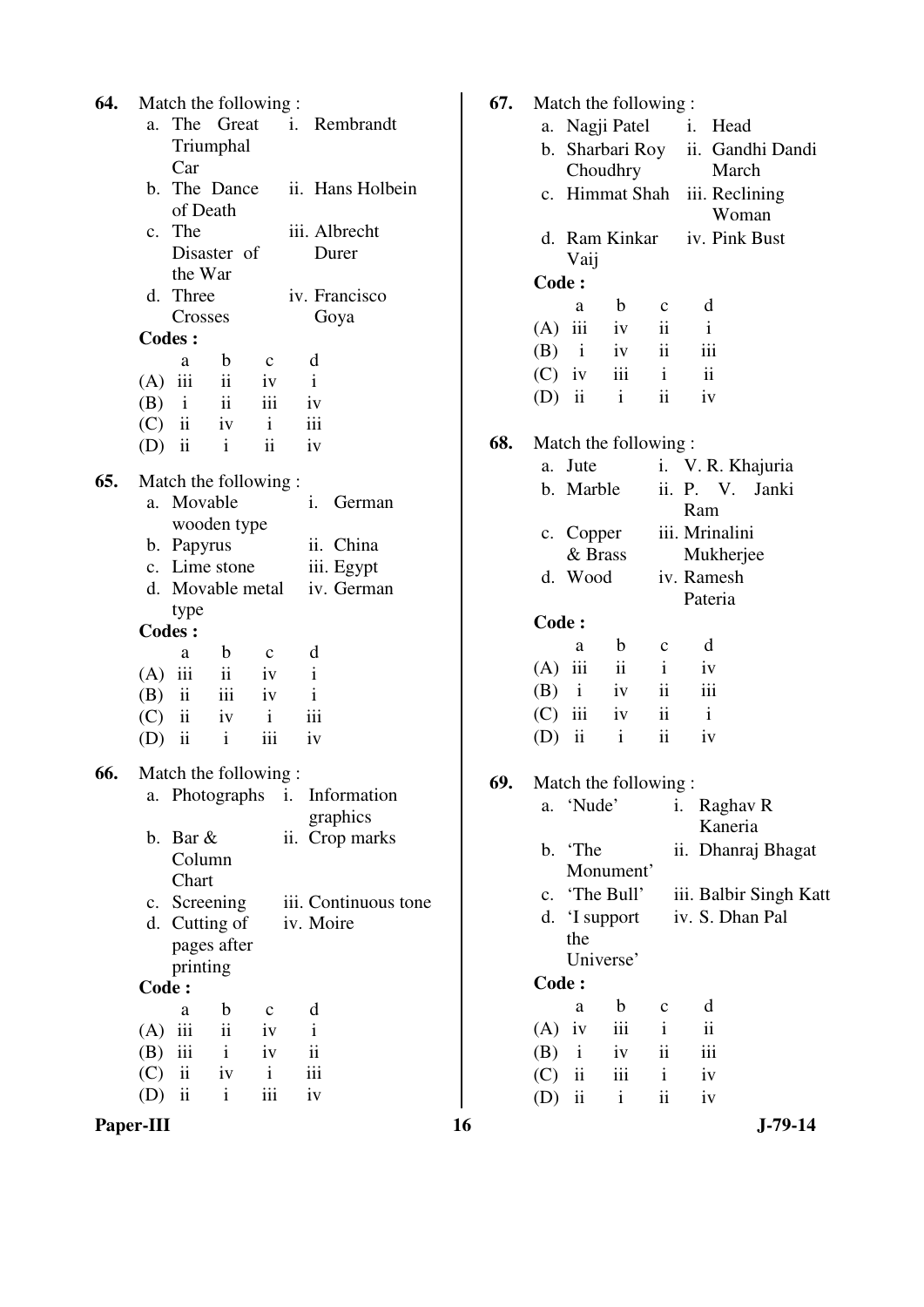**64.** निम्नलिखित को सुमेलित कीजिए : a. द ग्रेट टिम्फल कार i. रेम्ब्रा b. द डांस ऑफ डेथ ii. हन्स हॉल्बिन c. द डिजास्टर ऑफ द iii. अल्ब्रेख्त ड्यूरर वॉर d. थ्री क्रासेस iv. फ्रांसिस्को गोया कुट : a b c d  $(A)$  iii ii iv i  $(B)$  i ii iii iv (C) ii iv i iii (D) ii i ii iv **65.** निम्नलिखित को सुमेलित कीजिए : a. मुवेबल वुडिन टाइप i. जर्मन b. ¯ÖêׯָüÃÖ ii. "Öß®Ö c. लाइम स्टोन iii. मिस्र d. मुवेबल मैटल टाइप iv. जर्मन कूट : a b c d  $(A)$  iii ii iv i (B) ii iii iv i (C) ii iv i iii  $(D)$  ii ii iii iv **66.** निम्नलिखित को सुमेलित कीजिए : a. फोटोग्राफ्स i. सूचना ग्राफिक्स b. बार और कॉलम चार्ट ii. क्रोप मार्क्स c. ÃÛÎúߨ®ÖÝÖ iii. ÛÓú×™ü®µÖã†ÃÖ तान d. प्रिंटिंग के बाद पेज को कटिंग  $iv.$  मोएरे Ûæú™ü **:**  a b c d  $(A)$  iii ii iv i (B) iii i iv ii (C) ii iv i iii  $(D)$  ii ii iii iv

**J-79-14 17 Paper-III 67.** निम्नलिखित को सुमेलित कीजिए : a. नाग्जी पटेल i. शीर्ष b. शरबरी रॉय चौधरी  $ii.$  गांधी डांडी यात्रा c. हिम्मत शाह iii. रिक्लाइनिंग वोमेन d. राम किंकर वैज iv. पिंक बस्ट कूट : a b c d  $(A)$  iii iv ii i  $(B)$  i iv ii iii (C) iv iii i ii (D) ii i ii iv **68.** निम्नलिखित को सुमेलित कीजिए : a. जूट i. वी.आर. खजूरिया b. मार्बल ii. पी.वी. जानकीराम c. कांस्य एवं पीतल iii. मृणालिनी मुखर्जी d. काष्ठ iv. रमेश पटेरिया कूट : a b c d  $(A)$  iii ii iv  $(B)$  i iv ii iii (C) iii iv ii i (D) ii i ii iv **69.** निम्नलिखित को सुमेलित कीजिए : a. 'न्यूड' i. राघव आर कनेरिया b. 'द मॉन्यूमेंट' ii. धनराज भगत c. 'द बुल' iii. बलबीर सिंह कट d. 'आई सपोर्ट द यूनिवर्स' iv. एस. धनपाल Ûæú™ü **:**  a b c d  $(A)$  iv iii i ii  $(B)$  i iv ii iii (C) ii iii i iv (D) ii i ii iv

$$
17
$$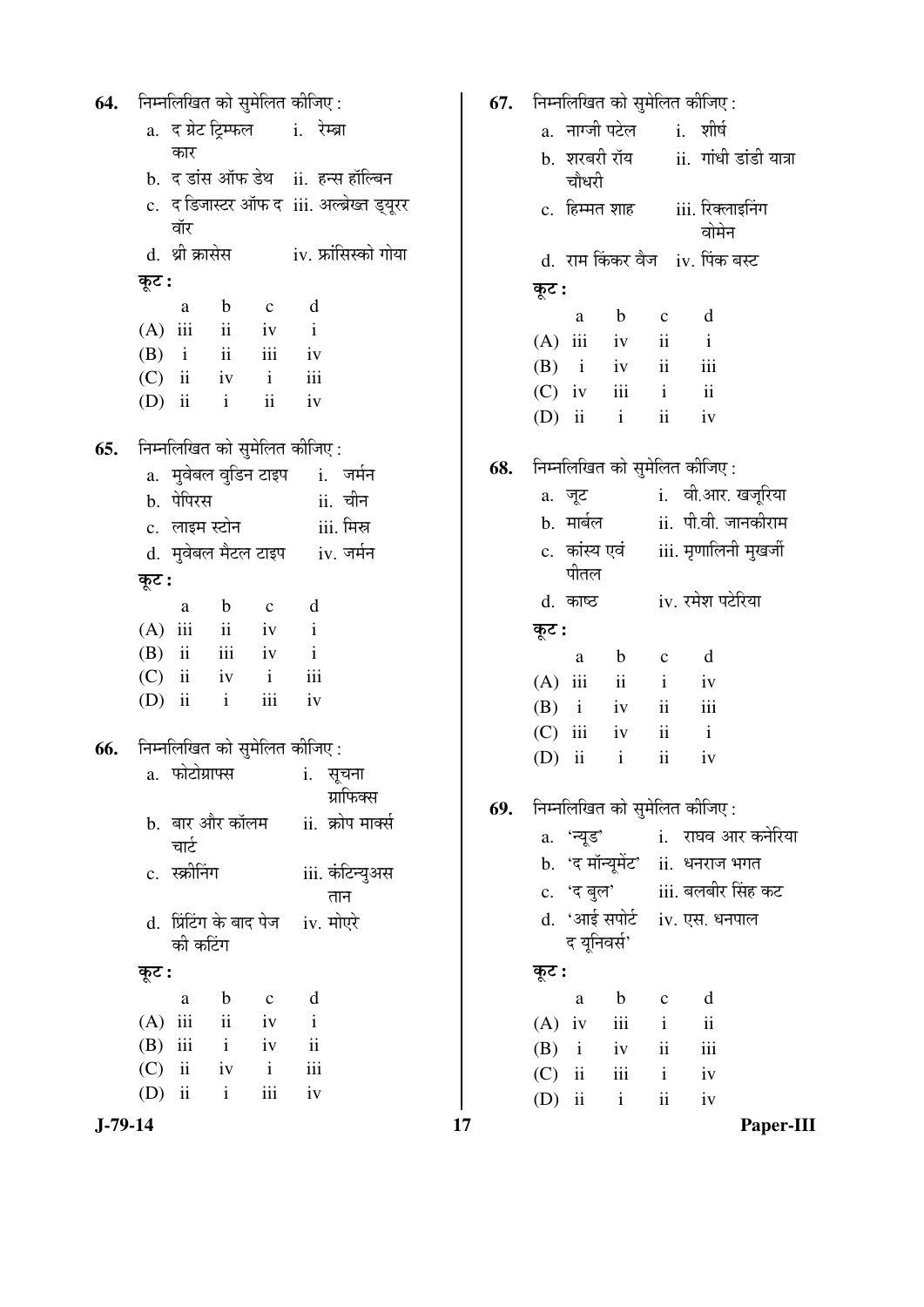| 70. | Match the following:                                    |                                          | 73. | Match the following:                                                         |
|-----|---------------------------------------------------------|------------------------------------------|-----|------------------------------------------------------------------------------|
|     | a.                                                      | Jaimangla i. Ajanta caves                |     | Dula Dev<br>Bhubaneswar<br>i.<br>a.                                          |
|     | b. Dying                                                | ii. Sanchi                               |     | Temple                                                                       |
|     | Princess                                                |                                          |     | b. Chausanth<br>ii. Barabar<br>Hill,                                         |
|     | c. Toran                                                | iii. Lauriya Nandan                      |     | Yogini<br>Gaya                                                               |
|     |                                                         | Garh                                     |     | Temple<br>c. Lomash<br>iii. Bhedaghat                                        |
|     | d. Lion Pillar iv. Yashodhar                            | Pandit                                   |     | Rishi cave                                                                   |
|     | <b>Codes:</b>                                           |                                          |     | d. Parashur-<br>iv. Khajuraho                                                |
|     | $\mathbf b$<br>a<br>$\mathbf c$                         | d                                        |     | ameshvara                                                                    |
|     | $\ddot{\rm ii}$<br>$\mathbf{i}$<br>$(A)$ iv             | iii                                      |     | Temple                                                                       |
|     | $\mathbf{i}$<br>$\ddot{\rm ii}$<br>(B)<br>$i\mathbf{v}$ | iii                                      |     | <b>Codes:</b>                                                                |
|     | iii<br>(C)<br>$\mathbf{i}$<br>iv                        | $\overline{\textbf{ii}}$                 |     | $\mathbf b$<br>d<br>a<br>$\mathbf c$<br>$\mathbf{ii}$<br>iii<br>$\mathbf{i}$ |
|     | $\mathbf{i}$<br>iii<br>iv<br>(D)                        | $\overline{\textbf{ii}}$                 |     | $(A)$ iv<br>iii<br>$\ddot{\rm ii}$<br>$\mathbf{i}$<br>(B)<br>iv              |
|     |                                                         |                                          |     | iii<br>$\mathbf{i}$<br>$\ddot{\rm ii}$<br>(C)<br>iv                          |
| 71. | Match the following:                                    |                                          |     | $\,$ iii<br>$\mathbf{ii}$<br>$\mathbf{i}$<br>(D)<br>iv                       |
|     | a. Dialectics                                           | <b>Benedetto Croce</b><br>$\mathbf{i}$ . |     |                                                                              |
|     | b. Expression                                           | ii. Friedrich Hegel                      | 74. | Match the following:                                                         |
|     | Theory                                                  |                                          |     | a. KCS Panikar<br>Dolls series<br>i.                                         |
|     | c. Communica-                                           | iii. Leo Tolstoy                         |     | b. Bikas<br>ii.<br>Words and                                                 |
|     | tion Theory                                             |                                          |     | symbols Series<br>Bhattacharyaji                                             |
|     | d. Imitation<br>Theory                                  | iv. Aristotle                            |     | c. Tayab Mehta<br>iii. Blue Diagonal<br>series                               |
|     | <b>Codes:</b>                                           |                                          |     | d. Ramkumar<br>iv. Banaras Ghat                                              |
|     | b<br>a<br>$\mathbf c$                                   | d                                        |     | <b>Series</b>                                                                |
|     | iii<br>ii<br>$\mathbf{i}$<br>(A)                        | iv                                       |     | <b>Codes:</b>                                                                |
|     | iii<br>$\mathbf{ii}$<br>(B)<br>iv                       | $\mathbf{i}$                             |     | b<br>d<br>a<br>$\mathbf{c}$                                                  |
|     | iii<br>$\mathbf{i}$<br>(C)<br>iv                        | $\ddot{\rm ii}$                          |     | $\overline{\textbf{ii}}$<br>iii<br>$(A)$ iv<br>$\mathbf{i}$                  |
|     | $\ddot{\rm ii}$<br>$\mathbf{i}$<br>(D)<br>iv            | iii                                      |     | $\mathbf{i}$<br>ii<br>iii<br>(B)<br>1V                                       |
|     |                                                         |                                          |     | $\rm i$<br>$\mathbf{ii}$<br>$\,$ iii<br>(C)<br>iv                            |
| 72. | Match the following:                                    |                                          |     | $(D)$ iv iii<br>$\overline{\mathbf{u}}$<br>$\mathbf{i}$                      |
|     | a. Desputa                                              | i.<br>Michelangelo                       | 75. | Match the following:                                                         |
|     | b. Death of                                             | ii. Masaccio                             |     | a. Dada<br>Wild Beast<br>i.                                                  |
|     | Marat                                                   |                                          |     | b. Fauve<br><b>Hobby Horse</b><br>ii.                                        |
|     | c. Last<br>Judgment                                     | iii. Raphael                             |     | iii. Pure Psychic<br>c. Futurism                                             |
|     | d. The Trinity                                          | iv. Jacques Louis                        |     | Automatism                                                                   |
|     |                                                         | David                                    |     | iv. Figure in<br>d. Surrealism<br>Motion                                     |
|     | <b>Codes:</b>                                           |                                          |     | <b>Codes:</b>                                                                |
|     | $\mathbf b$<br>$\mathbf{a}$<br>$\mathbf C$              | d                                        |     | d<br>$\mathbf b$<br>a<br>$\mathbf{C}$                                        |
|     | ii<br>$\mathbf{i}$<br>$(A)$ iv                          | iii                                      |     | $\rm ii$<br>iii<br>$(A)$ iv<br>$\mathbf{i}$                                  |
|     | iii<br>ii<br>(B)<br>iv                                  | $\mathbf{i}$                             |     | iii<br>$\overline{\mathbf{u}}$<br>$\mathbf{i}$<br>(B)<br>iv                  |
|     | iii<br>$\mathbf{i}$<br>(C)<br>iv                        | $\rm ii$                                 |     | $\mathbf{i}$<br>iii<br>(C)<br>$\overline{\mathbf{u}}$<br>iv                  |
|     | $\rm ii$<br>iv<br>$\mathbf{i}$<br>(D)                   | iii                                      |     | $\,$ iii<br>$\overline{\mathbf{ii}}$<br>$\mathbf{i}$<br>iv<br>(D)            |

**Paper-III** 18 J-79-14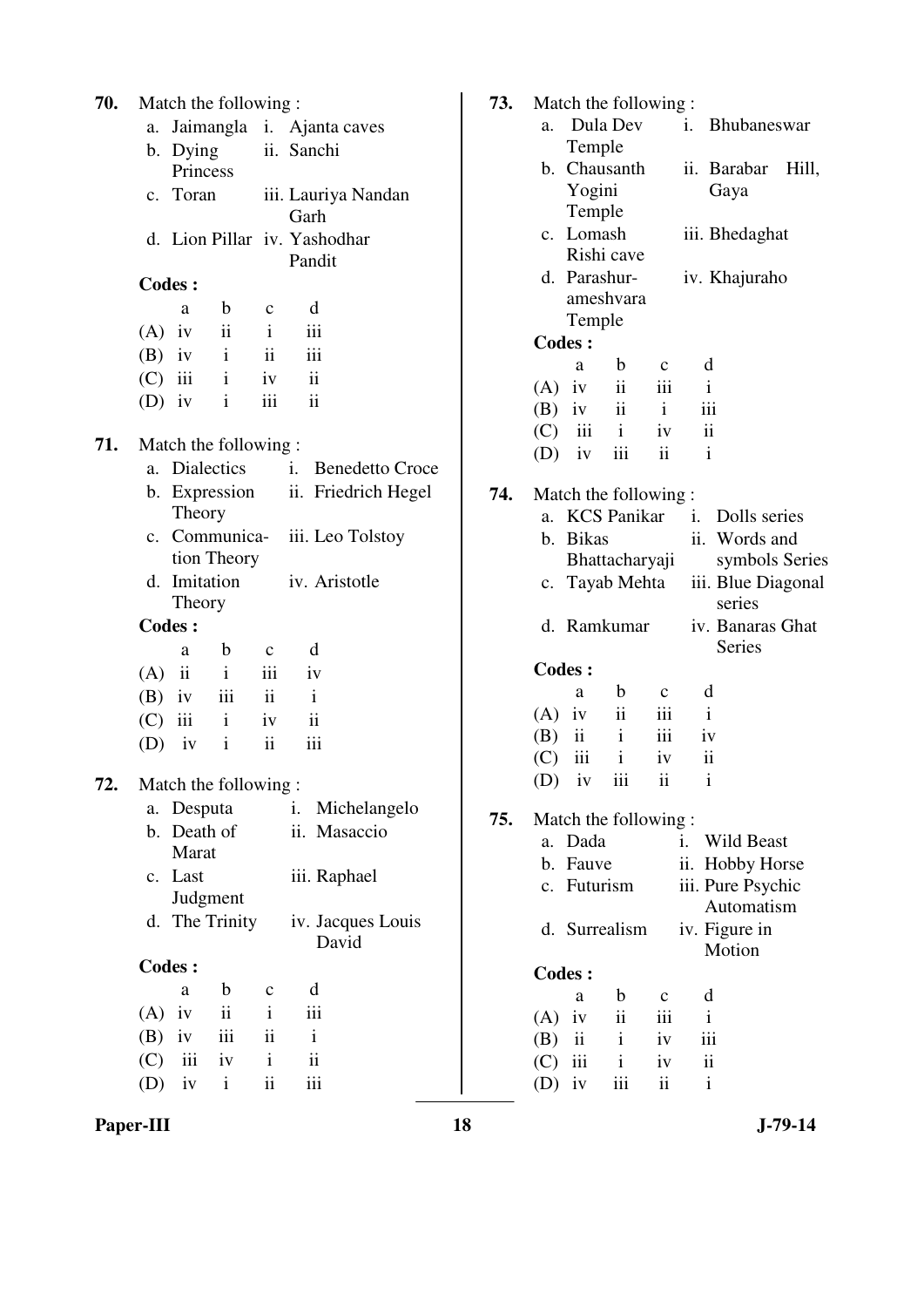| 70.       | निम्नलिखित को सुमेलित कीजिए:                               | 73. | निम्नलिखित को सुमेलित कीजिए :                  |                                         |  |
|-----------|------------------------------------------------------------|-----|------------------------------------------------|-----------------------------------------|--|
|           | i.    अजन्ता को गुफाएँ<br>a. जयमंगला                       |     | a. दुला देव मंदिर     i.   भुवनेश्वर           |                                         |  |
|           | ii. साँची<br>b. मरणासन्न                                   |     |                                                | b. चौसठ योगिनी ii. बराबर हिल्स,         |  |
|           | राजकुमारी                                                  |     | मंदिर                                          | गया                                     |  |
|           | c. तोरण<br>iii. लौरिया नन्दनगढ़                            |     |                                                | c. लोमश ऋषि गुफा iii. बेड़ाघाट          |  |
|           | iv. यशोधर पंडित<br>d. सिंह स्तम्भ                          |     |                                                | d. परशुरामेश्वर मंदिर iv. खजुराहो       |  |
|           | कूट :                                                      |     | कूट :                                          |                                         |  |
|           | d<br>$\mathbf b$<br>a<br>$\mathbf{C}$                      |     | $\mathbf b$<br>a                               | d<br>$\mathbf c$                        |  |
|           | $\overline{\mathbf{u}}$<br>$\mathbf{i}$<br>iii<br>$(A)$ iv |     | ii<br>$(A)$ iv                                 | iii<br>$\mathbf{i}$                     |  |
|           | $\mathbf{i}$<br>$\rm ii$<br>$(B)$ iv<br>iii                |     | ii<br>$(B)$ iv                                 | $\mathbf{i}$<br>iii                     |  |
|           | $(C)$ iii<br>$\mathbf{i}$<br>ii<br>iv                      |     | $\mathbf{i}$<br>(C)<br>iii                     | $\mathbf{ii}$<br>iv                     |  |
|           | $\rm ii$<br>iii<br>$(D)$ iv<br>$\mathbf{i}$                |     | iii<br>$(D)$ iv                                | $\overline{\mathbf{u}}$<br>$\mathbf{i}$ |  |
| 71.       | निम्नलिखित को सुमेलित कीजिए:                               | 74. | निम्नलिखित को सुमेलित कीजिए:                   |                                         |  |
|           | i. बैनेडिट क्रोचे<br>a. द्वंद्ववाद                         |     |                                                | a. के.सी.एस. i. डौल सिरीज़              |  |
|           | b. अभिव्यक्ति<br>ii. फ़्रैडरिक                             |     | पनिकर                                          |                                         |  |
|           | हीगेल<br>सिद्धान्त                                         |     | b. बिकास                                       | ii. वर्ड्स एण्ड सिम्बल                  |  |
|           | c. संप्रेषणीयता का<br>iii. लियो                            |     | भट्टाचार्यजी                                   | सिरीज़                                  |  |
|           | टॉल्स्टॉय<br>सिद्धान्त                                     |     | c. तैयब मेहता                                  | iii. ब्लू डायग्नल सिरीज़                |  |
|           | d. अनुकरण सिद्धान्त iv. अरस्तू                             |     | d. रामकुमार                                    | iv. बनारस घाट सिरीज़                    |  |
|           | कूट :                                                      |     | कूट :                                          |                                         |  |
|           | d<br>$\mathbf b$<br>$\mathbf c$<br>a                       |     | $\mathbf b$<br>a                               | d<br>$\mathbf{C}$                       |  |
|           | iii<br>$(A)$ ii<br>$\mathbf{i}$<br>iv                      |     | ii<br>$(A)$ iv                                 | iii<br>$\mathbf{i}$                     |  |
|           | $\mathbf{ii}$<br>iii<br>$(B)$ iv<br>$\mathbf{i}$           |     | $\mathbf{i}$<br>$\overline{\mathbf{u}}$<br>(B) | iii<br>iv                               |  |
|           | $\rm ii$<br>$(C)$ iii<br>$\mathbf{i}$<br>iv                |     | iii<br>$\mathbf{i}$<br>(C)                     | $\mathbf{ii}$<br>iv                     |  |
|           | $\rm ii$<br>iii<br>$\mathbf{i}$<br>(D)<br>iv               |     | $\,$ iii<br>(D)<br>iv                          | ii<br>$\mathbf{i}$                      |  |
| 72.       | निम्नलिखित को सुमेलित कीजिए :                              | 75. | निम्नलिखित को सुमेलित कीजिए :                  |                                         |  |
|           | a. डेस्प्यूट   i. माइकेल एंजेलो                            |     | a. दादा                                        | i. वाइल्ड बीस्ट                         |  |
|           | b. डेथ ऑफ ii. मैसेच्चियो                                   |     | b. फॉव                                         | ii. हॉबी होर्स                          |  |
|           | मॉरट                                                       |     | c. फ्यूचरिज़्म                                 | iii. प्योर साइकिक                       |  |
|           | c. लास्ट जजमेंट iii. रैफेल                                 |     |                                                | ऑटोमेटिज़्म                             |  |
|           | d. द ट्रिनिटी iv. जैक लुई डेविड                            |     |                                                | d. सर्रियलिज़्म iv. फिगर इन मोशन        |  |
|           | कूट :                                                      |     | कूट :                                          |                                         |  |
|           | d<br>$\mathbf b$<br>$\mathbf C$<br>a                       |     | $\mathbf b$<br>a                               | d<br>$\mathbf c$                        |  |
|           | $\overline{\mathbf{u}}$<br>$(A)$ iv<br>$\mathbf{i}$<br>iii |     | $\mathbf{ii}$<br>$(A)$ iv                      | iii<br>$\mathbf{i}$                     |  |
|           | iii<br>ii<br>(B)<br>iv<br>$\mathbf{i}$                     |     | $(B)$ ii<br>$\mathbf{i}$                       | iii<br>iv                               |  |
|           | iii<br>$\mathbf{i}$<br>ii<br>(C)<br>iv                     |     | $(C)$ iii<br>$\mathbf{i}$                      | $\rm ii$<br>iv                          |  |
|           | $\rm ii$<br>iii<br>(D)<br>iv<br>$\mathbf{i}$               |     | iii<br>$(D)$ iv                                | $\mathbf{i}$<br>$\mathbf{ii}$           |  |
| $J-79-14$ |                                                            | 19  |                                                | Paper-III                               |  |